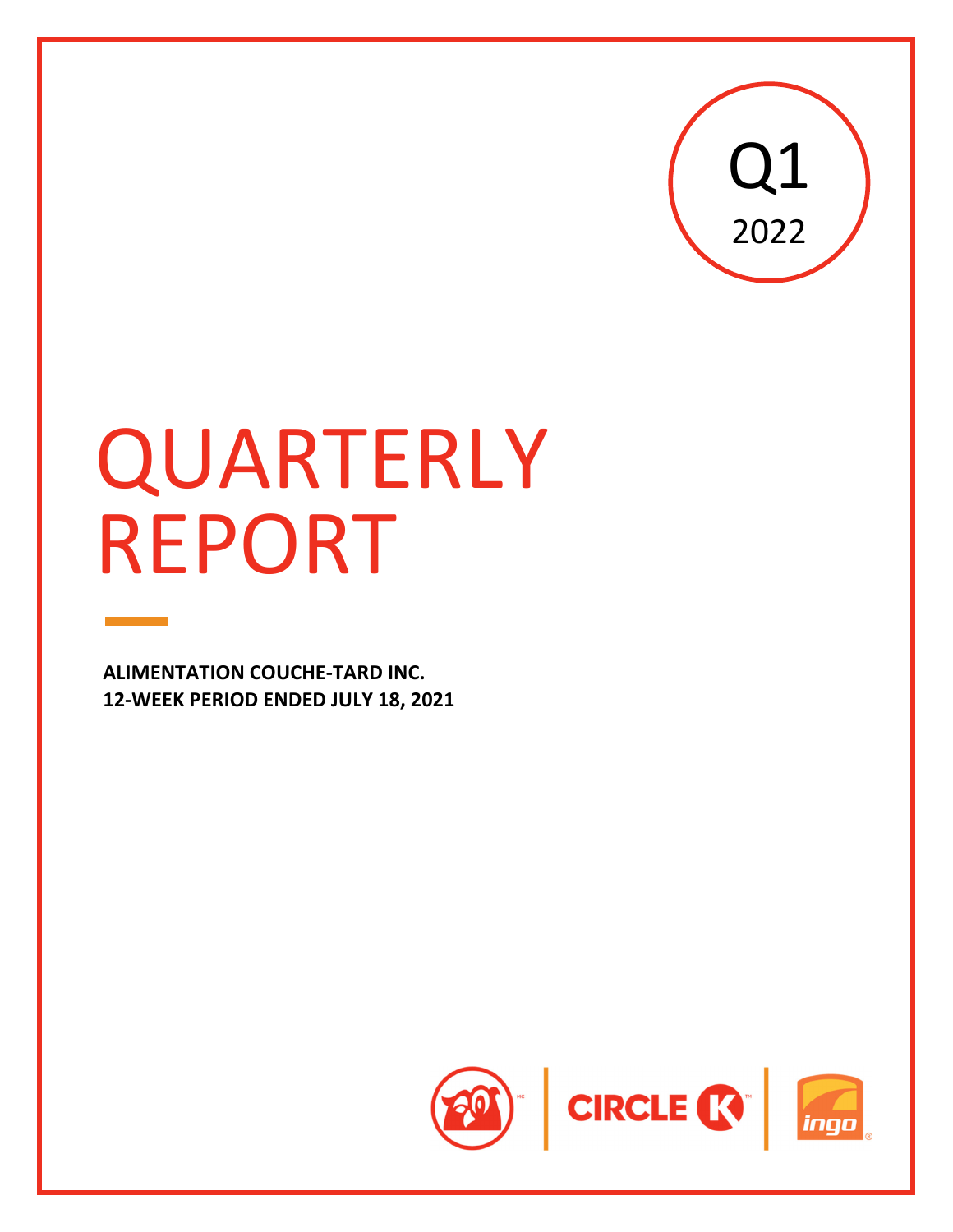# **Management Discussion and Analysis**

*The purpose of this Management Discussion and Analysis ("MD&A") is, as required by regulators, to explain management's*  point of view on the financial position and results of the operations of Alimentation Couche-Tard Inc. ("Couche-Tard") as well *as its performance during the first quarter of the fiscal year ending April 24, 2022. More specifically, it aims to let the reader better understand our development strategy, performance in relation to objectives, future expectations, and how we address risk and manage our financial resources. This MD&A also provides information to improve the reader's understanding of Couche-Tard's unaudited interim condensed consolidated financial statements and related notes. It should therefore be read in conjunction with those documents. By "we", "our", "us" and "the Corporation", we refer collectively to Couche-Tard and its subsidiaries.*

*Except where otherwise indicated, all financial information reflected herein is expressed in United States dollars ("US dollars") and determined on the basis of International Financial Reporting Standards ("IFRS") as issued by the International Accounting Standards Board ("IASB"). We also use measures in this MD&A that do not comply with IFRS, these measures are described in the section "Non-IFRS Measures" of this MD&A and where such measures are presented, the reader is informed. This MD&A should be read in conjunction with the audited annual consolidated financial statements and notes thereto included in our 2021 Annual Report, which, along with additional information relating to Couche-Tard, including the most recent Annual Information Form, is available on SEDAR at https://www.sedar.com/ and on our website at https://corpo.couche-tard.com/.*

# **Forward-Looking Statements**

This MD&A includes certain statements that are "forward-looking statements" within the meaning of the securities laws of Canada. Any statement in this MD&A that is not a statement of historical fact may be deemed to be a forward-looking statement. When used in this MD&A, the words "believe", "could", "should", "intend", "expect", "estimate", "assume" and other similar expressions are generally intended to identify forward-looking statements. It is important to know that the forward-looking statements in this MD&A describe our expectations as at August 31, 2021, which are not guarantees of the future performance of Couche-Tard or its industry, and involve known and unknown risks and uncertainties that may cause Couche‑Tard's or the industry's outlook, actual results or performance to be materially different from any future results or performance expressed or implied by such statements. Our actual results could be materially different from our expectations if known or unknown risks affect our business, or if our estimates or assumptions turn out to be inaccurate. A change affecting an assumption can also have an impact on other interrelated assumptions, which could increase or diminish the effect of the change. As a result, we cannot guarantee that any forward-looking statement will materialize and, accordingly, the reader is cautioned not to place undue reliance on these forward-looking statements. Forward-looking statements do not take into account the effect that transactions or special items announced or occurring after the statements are made may have on our business. For example, they do not include the effect of sales of assets, monetization, mergers, acquisitions, other business combinations or transactions, asset write-downs or other charges announced or occurring after forward-looking statements are made. Additionally, we are uncertain of the duration and impacts of the current COVID-19 pandemic on our business. We are actively monitoring the effect of the COVID-19 pandemic on all aspects of our business and geographies, including how it impacts our people, our customers, our suppliers, our business partners and distribution channels.

Unless otherwise required by applicable securities laws, we disclaim any intention or obligation to update or revise forward-looking statements, whether as a result of new information, future events or otherwise.

The foregoing risks and uncertainties include the risks set forth under "Business Risks" in our 2021 Annual Report as well as other risks detailed from time to time in reports filed by Couche-Tard with securities regulators in Canada.

# **Our Business**

We are the leader in the Canadian convenience store industry. In the United States, we are one of the largest independent convenience store operators. In Europe, we are a leader in convenience store and road transportation fuel retail in the Scandinavian countries (Norway, Sweden and Denmark), in the Baltic countries (Estonia, Latvia and Lithuania), as well as in Ireland, and have an important presence in Poland. In Asia, we operate a network of company-operated convenience stores in Hong Kong Special Administrative Region of the People's Republic of China (*"*Hong Kong SAR*"*) with an enviable local position.

As of July 18, 2021, our network comprised 9,189 convenience stores throughout North America, including 8,042 stores with road transportation fuel dispensing. Our North American network consists of 18 business units, including 14 in the United States covering 47 states and 4 in Canada covering all 10 provinces. Approximately 98,000 people are employed throughout our network and at our service offices in North America.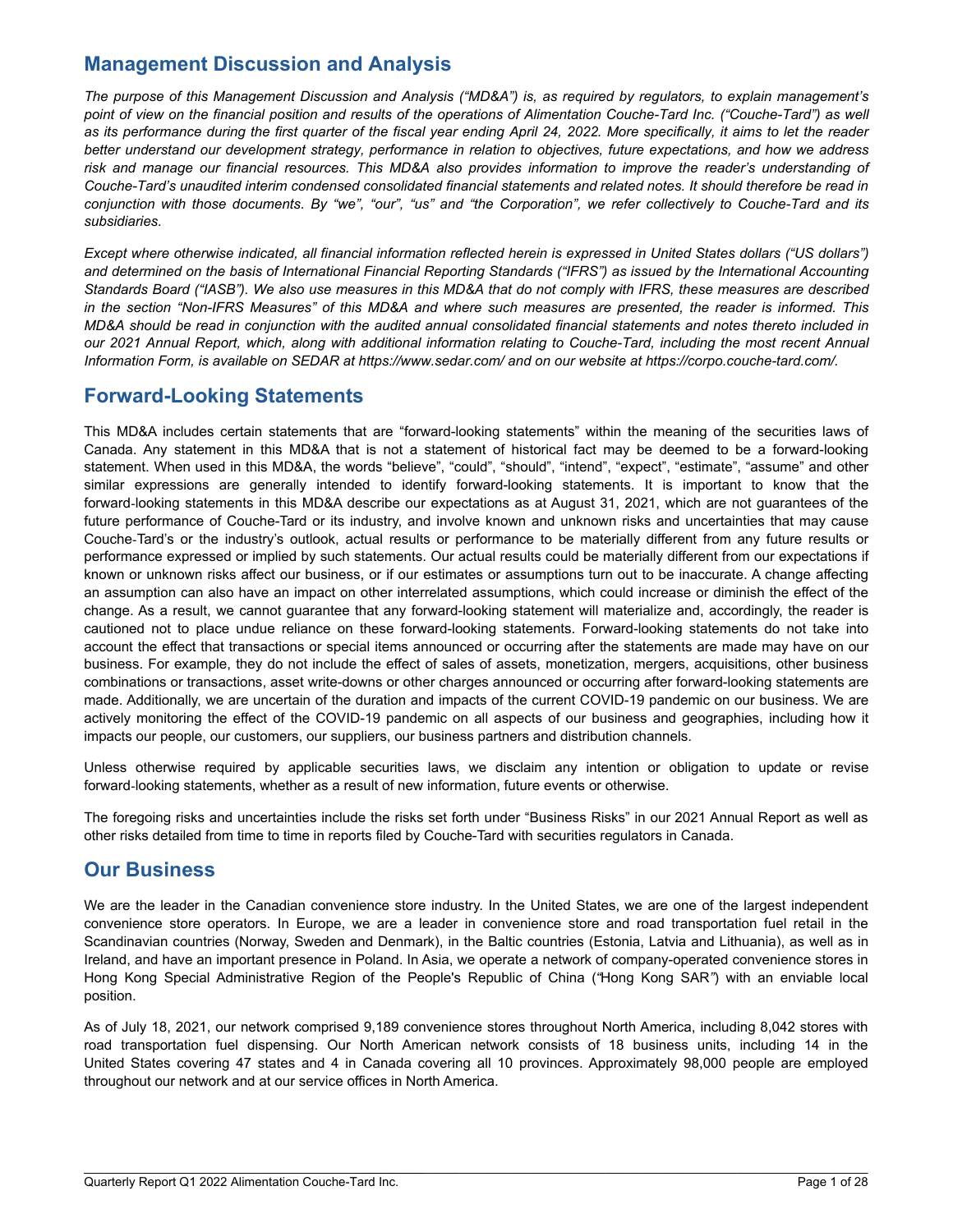In Europe, we operate a broad retail network across Scandinavia, Ireland, Poland, the Baltics and Russia through 10 business units. As of July 18, 2021, our network comprised 2,722 stores, the majority of which offer road transportation fuel and convenience products while the others are unmanned automated fuel stations which only offer road transportation fuel. We also offer other products, including aviation fuel and energy for stationary engines. Including employees at branded franchise stores, approximately 22,000 people work in our retail network, terminals and service offices across Europe. In Asia, our network comprised 344 company-operated convenience stores in Hong Kong SAR, offering a strong on-the-go food offer as well as a variety of other merchandise items and services. Approximately 4,000 people are employed in our retail network and service offices in Asia.

Furthermore, under licensing agreements, more than 1,900 stores are operated under the Circle K banner in 14 other countries and territories (Cambodia, Egypt, Guam, Guatemala, Honduras, Indonesia, Jamaica, Macau, Mexico, Mongolia, New Zealand, Saudi Arabia, the United Arab Emirates and Vietnam), which brings the worldwide total network close to 14,200 stores.

Our mission is to make our customers' lives a little easier every day. To this end, we strive to meet the demands and needs of people on-the-go. We offer fast and friendly service, providing fresh food, hot and cold beverages, car wash services, and other high-quality products and services including road transportation fuel, designed to meet or exceed our customers' demands in a clean, welcoming and efficient environment. Our business model is our key to success. We are a customercentric, financially disciplined organization that routinely compares best practices, and uses our global experience to enhance our operational expertise and continually invests in our people and our stores.

# **Value Creation**

In the United States, the convenience store sector is fragmented and in a consolidation phase. We are participating in this process through our acquisitions, market share gains when competitors close sites, and by improving our offering. In Europe and Canada, the convenience store sector is often dominated by a few major players, including integrated oil companies. Some of these integrated oil companies are in the process of selling, or are expected to sell, their retail assets. We intend to study investment opportunities that might come to us through this process. In Asia, our recent acquisition in Hong Kong SAR provides us with another platform to grow our business. Combining our best practices with local market expertise will help accelerate organic expansion and provide new opportunities for consolidation in the region.

No matter the context, to create value for our Corporation and its shareholders, acquisitions have to be concluded at optimal conditions. Therefore, we do not necessarily favor store count growth to the detriment of profitability. In addition to acquisitions, the contribution from organic growth has played an important role in the growth of our net earnings. Highlights have included the ongoing improvements we have made to our offer, including fresh products, to our supply terms and to our efficiency and our ability to adapt quickly to changes. All these elements, in addition to our strong balance sheet, have contributed to the growth in our net earnings and to value creation for our shareholders and other stakeholders. We intend to continue in this direction.

# **Exchange Rate Data**

We use the US dollar as our reporting currency, which provides more relevant information given the predominance of our operations in the United States.

The following table sets forth information about exchange rates based upon closing rates expressed as US dollars per comparative currency unit:

|                                   | 12-week periods ended |               |
|-----------------------------------|-----------------------|---------------|
|                                   | July 18, 2021         | July 19, 2020 |
| Average for period <sup>(1)</sup> |                       |               |
| Canadian dollar                   | 0.8167                | 0.7289        |
| Norwegian krone                   | 0.1188                | 0.1027        |
| Swedish krone                     | 0.1187                | 0.1057        |
| Danish krone                      | 0.1620                | 0.1492        |
| Zloty                             | 0.2662                | 0.2481        |
| Euro                              | 1.2044                | 1.1124        |
| Ruble                             | 0.0136                | 0.0141        |
| Hong Kong dollar                  | 0.1288                |               |
|                                   |                       |               |

\_\_\_\_\_\_\_\_\_\_\_\_\_\_\_\_\_\_\_\_\_\_\_\_\_\_\_\_\_\_\_\_\_\_\_\_\_\_\_\_\_\_\_\_\_\_\_\_\_\_\_\_\_\_\_\_\_\_\_\_\_\_\_\_\_\_\_\_\_\_\_\_\_\_

(1) Calculated by taking the average of the closing exchange rates of each day in the applicable period.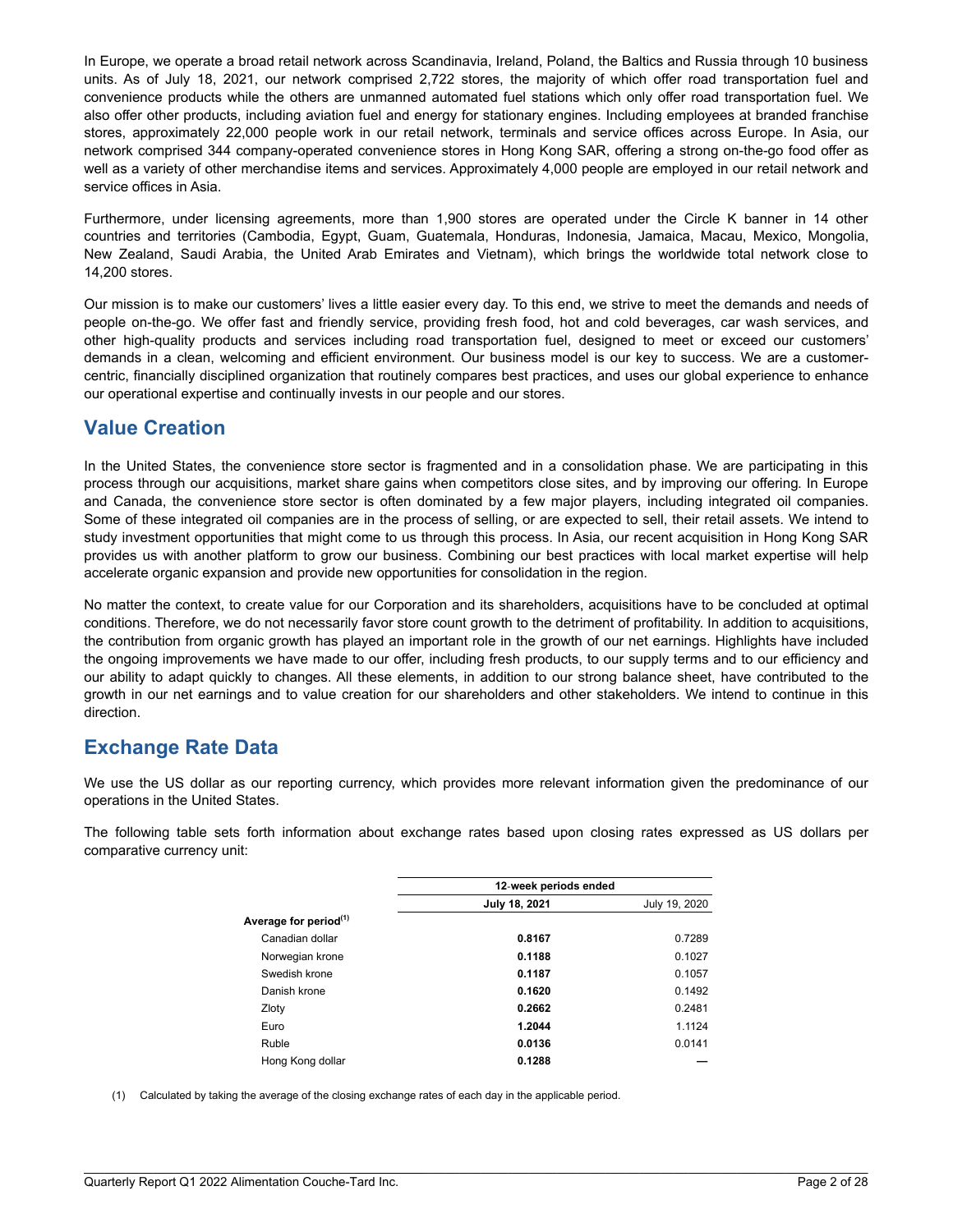The following table sets forth information about exchange rates based upon closing rates expressed as US dollars per comparative currency unit:

|                  | As at July 18, 2021 | As at April 25, 2021 |
|------------------|---------------------|----------------------|
| Period end       |                     |                      |
| Canadian dollar  | 0.7944              | 0.8011               |
| Norwegian krone  | 0.1136              | 0.1201               |
| Swedish krone    | 0.1152              | 0.1190               |
| Danish krone     | 0.1587              | 0.1623               |
| Zloty            | 0.2573              | 0.2645               |
| Euro             | 1.1802              | 1.2066               |
| Ruble            | 0.0135              | 0.0134               |
| Hong Kong dollar | 0.1287              | 0.1288               |
|                  |                     |                      |

As we use the US dollar as our reporting currency in our consolidated financial statements and in this document, unless indicated otherwise, results from our operations in other currencies are translated into US dollars using the average rate for the period. Unless indicated otherwise, variances and explanations regarding changes in the foreign exchange rate and the volatility of the Canadian dollar, European currencies and Hong Kong dollar which we discuss in the present document are therefore related to the conversion into US dollars of our Canadian, European, Asian and corporate operations' results.

# **Overview of the First Quarter of Fiscal 2022**

## **Financial Results**

Net earnings amounted to \$764.4 million for the first quarter of fiscal 2022, compared with \$777.1 million for the first quarter of fiscal 2021. Diluted net earnings per share stood at \$0.71, compared with \$0.70 for the corresponding quarter of the previous fiscal year.

The results for the first quarter of fiscal 2022 and the first quarter of fiscal 2021 were affected by specific items disclosed in the "Non-IFRS measures" section of this MD&A. Excluding these items, the adjusted net earnings<sup>1</sup> were approximately \$758.0 million (\$0.71 per share on a diluted basis<sup>1</sup>) for the first quarter of fiscal 2022, compared with \$795.0 million (\$0.71 per share on a diluted basis<sup>1</sup>) for the first quarter of fiscal 2021, a decrease of \$37.0 million, or 4.7%, driven by lower road transportation fuel margins in the United States and higher operating expenses, partly offset by higher fuel demand and the net positive impact from the translation of its Canadian and European operations into US dollars.

## **Changes in our Network during the First Quarter of Fiscal 2022**

#### *Divestiture of sites*

We completed the sale of 48 sites located in Oklahoma, within the United States, to Casey's General Stores Inc. for cash consideration of \$40.3 million. The transaction resulted in a gain of \$13.6 million.

#### *Store construction*

We completed the construction of 16 stores and the relocation or reconstruction of 14 stores. As of July 18, 2021, another 57 stores were under construction and should open in the upcoming quarters.

\_\_\_\_\_\_\_\_\_\_\_\_\_\_\_\_\_\_\_\_\_\_\_\_\_\_\_\_\_\_\_\_\_\_\_\_\_\_\_\_\_\_\_\_\_\_\_\_\_\_\_\_\_\_\_\_\_\_\_\_\_\_\_\_\_\_\_\_\_\_\_\_\_\_

<sup>&</sup>lt;sup>1</sup> Please refer to the section "Non-IFRS Measures" for additional information on performance measures not defined by IFRS.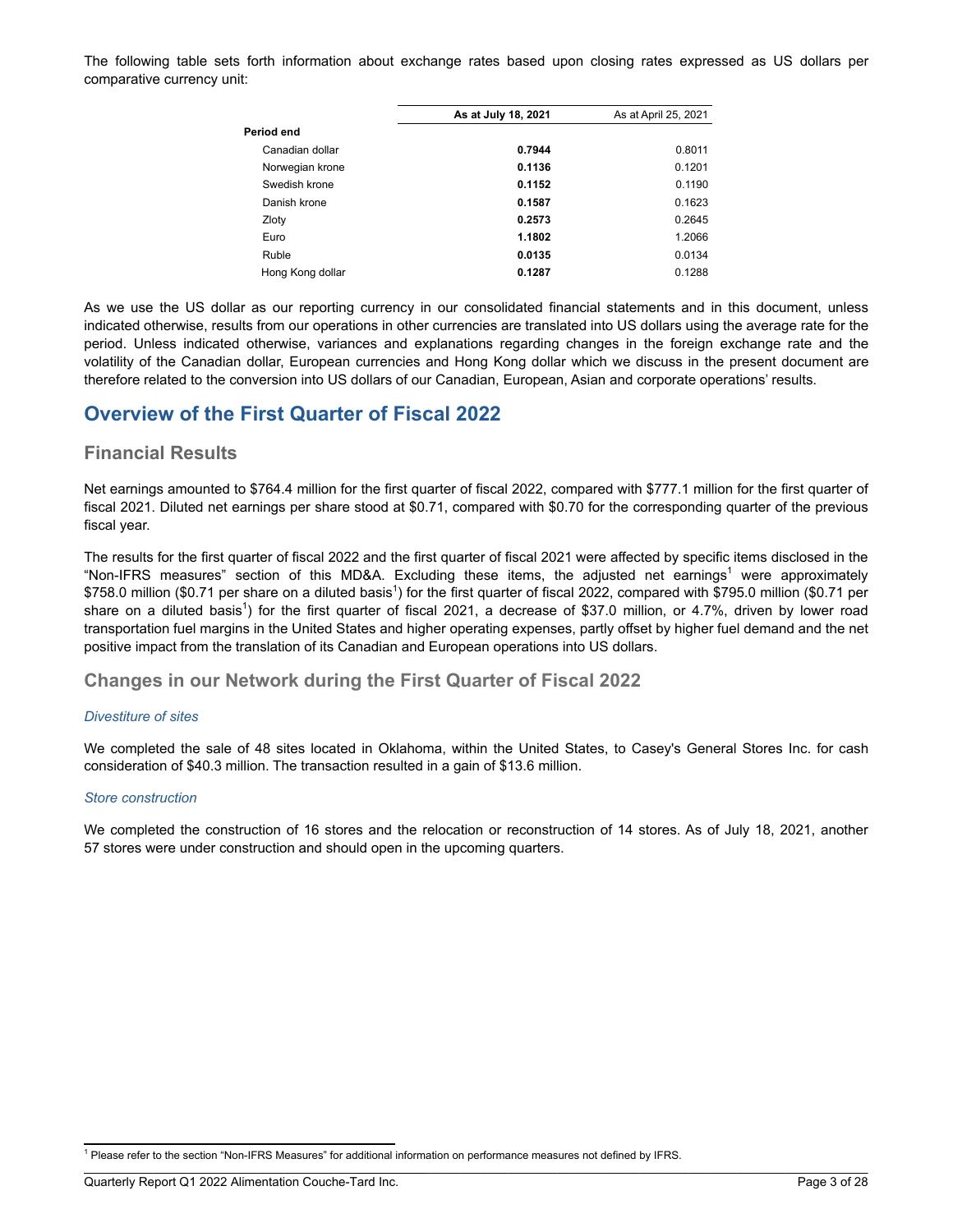The following table presents certain information regarding changes in our store network over the 12-week period ended July 18,  $2021^{(1)}$ :

|                                                                                  | 12-week period ended July 18, 2021 |              |                     |                                                          |        |
|----------------------------------------------------------------------------------|------------------------------------|--------------|---------------------|----------------------------------------------------------|--------|
| <b>Type of site</b>                                                              | Company-<br>operated $^{(2)}$      | $CODO^{(3)}$ | DODO <sup>(4)</sup> | <b>Franchised and</b><br>other affiliated <sup>(5)</sup> | Total  |
| Number of sites, beginning of period                                             | 9,976                              | 398          | 697                 | 1,257                                                    | 12.328 |
| Openings / constructions / additions                                             | 16                                 |              | 4                   | 14                                                       | 34     |
| Closures / disposals / withdrawals                                               | (89)                               |              | (9)                 | (9)                                                      | (107)  |
| Store conversion                                                                 |                                    | (1)          | (3)                 |                                                          |        |
| Number of sites, end of period                                                   | 9,906                              | 397          | 689                 | 1.263                                                    | 12,255 |
| Circle K branded sites under licensing agreements                                |                                    |              |                     |                                                          | 1,913  |
| <b>Total network</b>                                                             |                                    |              |                     |                                                          | 14,168 |
| Number of automated fuel stations included in the period-end<br>figures $^{(6)}$ | 978                                |              | 9                   |                                                          | 987    |

(1) These figures include 50% of the stores operated through RDK, a joint venture.

(2) Sites for which the real estate is controlled by Couche-Tard (through ownership or lease agreements) and for which the stores (and/or the service stations) are operated by Couche-Tard or one of its commission agents.

(3) Sites for which the real estate is controlled by Couche-Tard (through ownership or lease agreements) and for which the stores (and/or the service stations) are operated by an independent operator in exchange for rent and to which Couche-Tard sometimes provides road transportation fuel through supply contracts. Some of these sites are subject to a franchise agreement, licensing or other similar agreement under one of our main or secondary banners.

(4) Sites controlled and operated by independent operators to which Couche-Tard supplies road transportation fuel through supply contracts. Some of these sites are subject to a franchise agreement, licensing or other similar agreement under one of our main or secondary banners.

Stores operated by an independent operator through a franchising, licensing or another similar agreement under one of our main or secondary banners.

(6) These sites sell road transportation fuel only.

#### *Transactions subsequent to quarter end*

On July 30, 2021, subsequent to the end of the quarter, we entered into a binding agreement in connection with the acquisition of Cape D'Or Holdings Limited, Barrington Terminals Limited and other related holding entities, which operate an independent convenience store and fuel network in Atlantic Canada under the Esso, Go! Store and Wilsons Gas Stops brands ("Wilsons"). The Wilsons network comprises 79 company-operated convenience retail and fuel locations, 147 dealer locations, and a fuel terminal in Halifax, Canada. The transaction is expected to close in the first half of calendar year 2022 and is subject to customary closing conditions and regulatory approvals, including those under the *Competition Act* (Canada).

On August 24, 2021, subsequent to the end of the quarter, we entered into a binding agreement to acquire, through a single transaction, 35 company-operated stores predominately located in Oregon and Western Washington, within the United States. This transaction is expected to close during the second quarter of fiscal 2022.

## **COVID-19 Pandemic**

As we compare against a quarter fully impacted by the COVID-19 pandemic, results varied by region as the pandemic and social restrictive measures were at different levels year-over-year. Merchandise categories most impacted by COVID-19, such as food, continue to show a positive trend and, on a 2-year basis, convenience activities performed well in our global network. Fuel margins continue to be higher than pre-pandemic levels, while fuel volumes continue to be challenged by work from home trends and changes in local restrictions.

Looking at gross profit<sup>1</sup> on a 2-year basis provides additional insight given the volatility in the various key measures of our business. Excluding the impact of CAPL and Circle K Hong Kong, merchandise and service, as well as road transportation fuel gross profit, are higher by 10.9% and 19.4%, respectively, compared with the pre-pandemic first quarter of fiscal 2020.

## **Fire & Flower**

We exercised common share warrants in Fire & Flower Holdings Corp. ("Fire & Flower") for cash consideration of CA \$9.8 million (\$7.9 million), which increased our ownership interests to approximately 22.4%.

## **Share Repurchase Program**

On April 21, 2021, the Toronto Stock Exchange approved the implementation of a share repurchase program, which took effect on April 26, 2021. The program allows us to repurchase up to 4.0% of the public float of our Class B subordinate voting shares. During the first quarter of fiscal 2022, we repurchased 8,471,000 Class B subordinate voting shares, for an amount of \$299.2 million. All shares repurchased under the share repurchase program were cancelled upon their repurchase.

\_\_\_\_\_\_\_\_\_\_\_\_\_\_\_\_\_\_\_\_\_\_\_\_\_\_\_\_\_\_\_\_\_\_\_\_\_\_\_\_\_\_\_\_\_\_\_\_\_\_\_\_\_\_\_\_\_\_\_\_\_\_\_\_\_\_\_\_\_\_\_\_\_\_

<sup>1</sup> Please refer to the section "Non-IFRS Measures" for additional information on performance measures not defined by IFRS.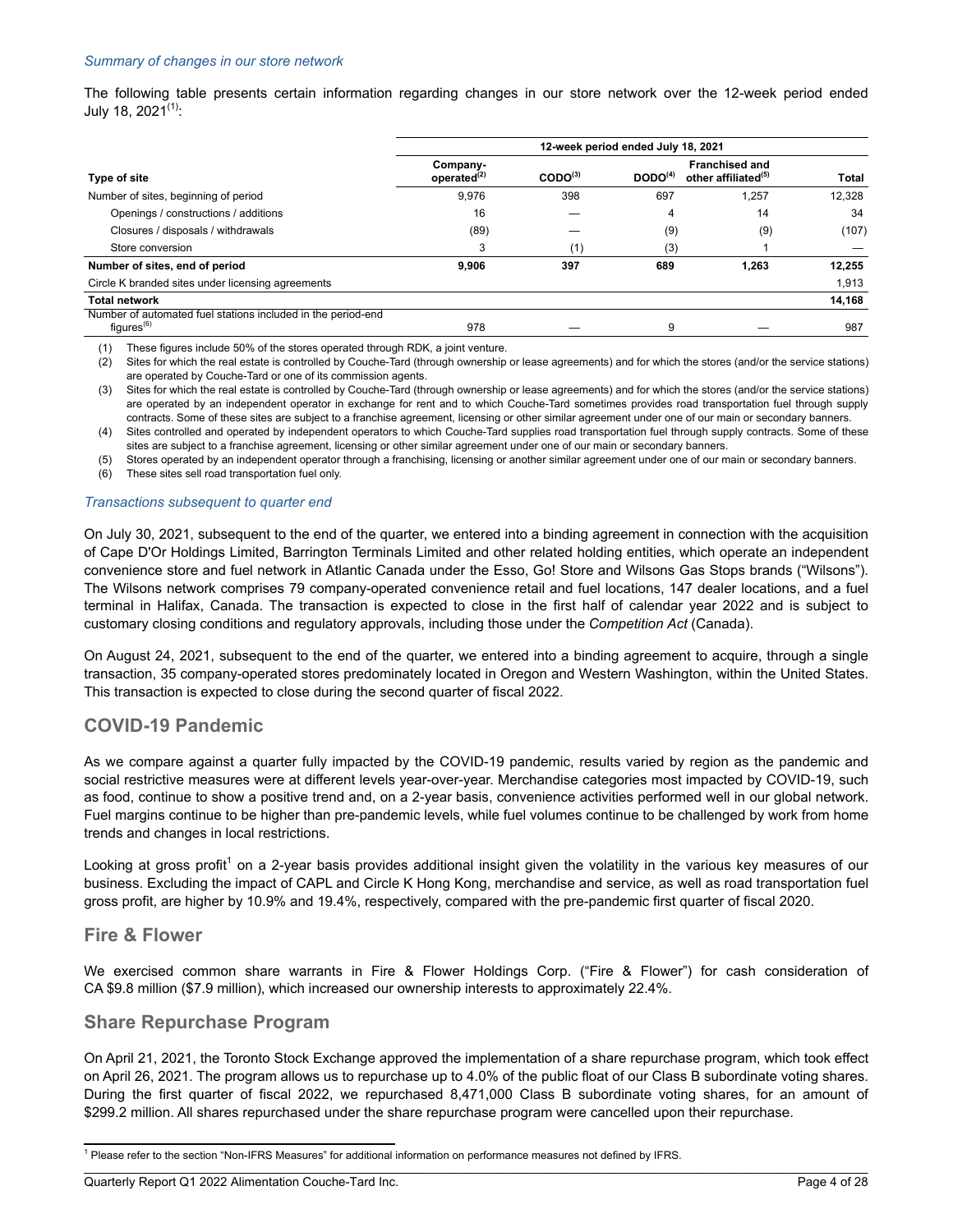# **Issuance of Senior Unsecured Notes**

On May 13, 2021, we issued US-dollar-denominated senior unsecured notes totaling \$1.0 billion, consisting of the following:

|                                   | <b>Principal amount</b><br>(in millions) | Maturity     | Coupon rate | <b>Effective rate</b> | Interest payment dates                             |
|-----------------------------------|------------------------------------------|--------------|-------------|-----------------------|----------------------------------------------------|
| May 13, 2021 issuance             | \$650.0                                  | May 13, 2041 | 3.439%      | 3.503%                | May 13 <sup>th</sup> and November 13 <sup>th</sup> |
| May 13, 2021 Green Bonds issuance | \$350.0                                  | May 13, 2051 | 3.625%      | 3.687%                | May 13 <sup>th</sup> and November 13 <sup>th</sup> |

A portion of the \$1.0 billion US-dollar-denominated senior unsecured notes issued on May 13, 2021 was subject to interest rate locks in anticipation of the issuance. On May 10, 2021, prior to their maturity, we settled all of our interest rate locks for \$2.9 million, which will be amortized to earnings over the term of the new US-dollar-denominated senior unsecured notes as an increase to the related interest expense.

An amount equal to the net proceeds of the Green Bonds will be used to finance or refinance new or existing environmentally friendly projects and community initiatives, which furthers our commitment for a more responsible future. The net proceeds from the \$650.0 million issuance, as well as cash on hand, were used to fully repay, on May 14, 2021, our \$1.0 billion USdollar-denominated senior unsecured notes that were set to mature on July 26, 2022. The repayment included an early redemption premium of \$27.7 million.

# **Dividends**

During its August 31, 2021 meeting, the Board of Directors declared a quarterly dividend of CA 8.75¢ per share for the first quarter of fiscal 2022 to shareholders on record as at September 9, 2021 and approved its payment effective September 23, 2021. This is an eligible dividend within the meaning of the *Income Tax Act* (Canada).

# **Outstanding Shares and Stock Options**

As at August 27, 2021, Couche-Tard had 253,803,100 Class A multiple-voting shares and 817,338,471 Class B subordinate voting shares issued and outstanding. In addition, as at the same date, Couche-Tard had 3,552,399 outstanding stock options for the purchase of Class B subordinate voting shares.

# **Change in Classification of Internal Logistics Costs**

During the fiscal year ended April 25, 2021, we changed the classification of internal logistics costs, which were previously included in Operating, selling, administrative and general expenses, and are now included in Cost of sales, excluding depreciation, amortization and impairment in the consolidated statements of earnings. This classification change was applied retroactively, and the comparative figures for the 12-week period ended July 19, 2020 were adjusted to reflect this change, which had no impact on net earnings and net earnings per share.

Furthermore, during the fiscal year ended April 25, 2021, we also changed the calculation of the key performance indicator used for road transportation fuel gross margin for North America. The road transportation fuel gross margin for the United States and Canada regions now considers all of our fuel activities.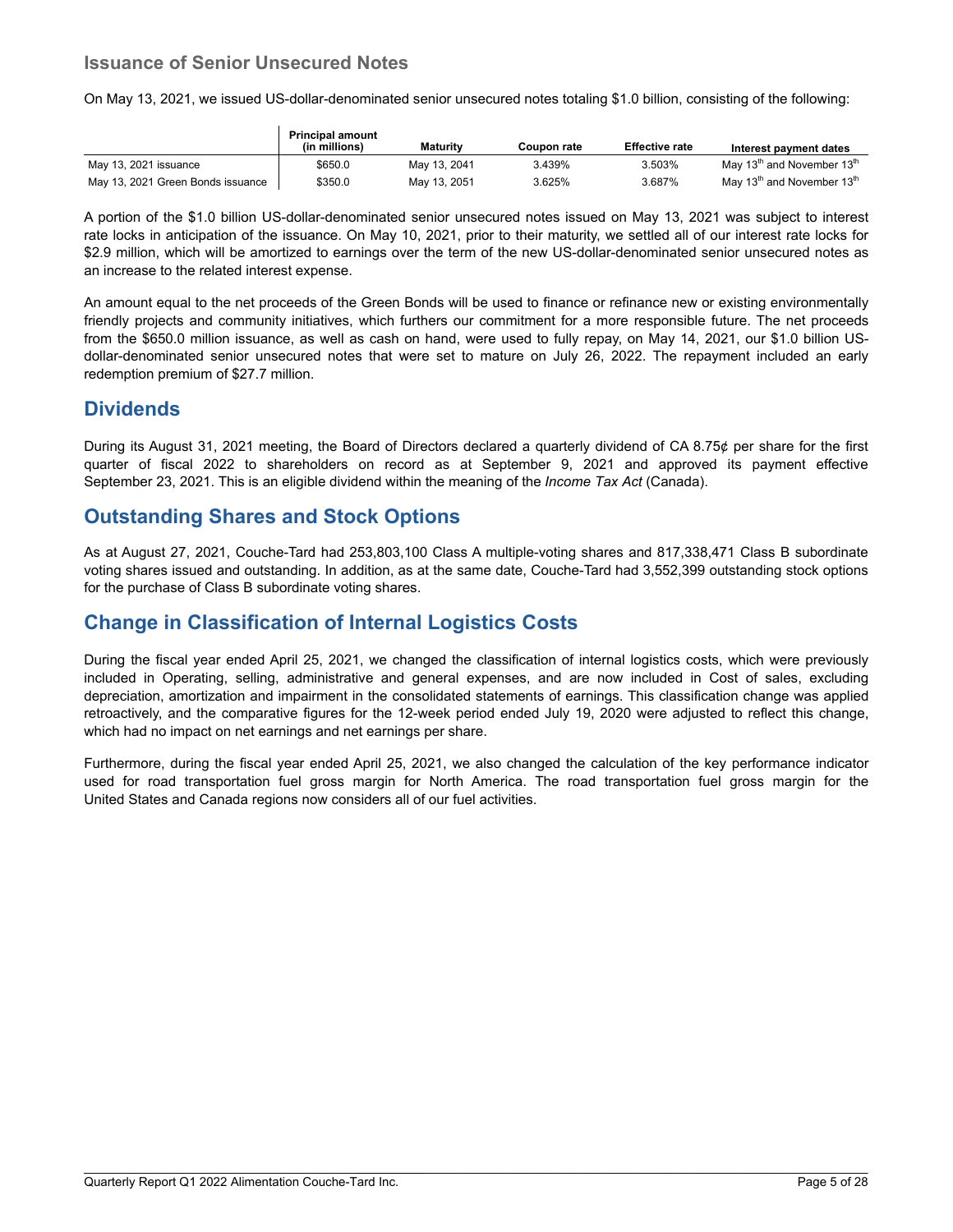The table below shows, for the impacted line items only, the previously published figures, the adjustments stemming from these changes and the adjusted figures:

|                                                         |                  | 12-week period ended July 19, 2020 |          |  |  |
|---------------------------------------------------------|------------------|------------------------------------|----------|--|--|
| (in millions of US dollars, unless otherwise noted)     | <b>Published</b> | <b>Adjustments</b>                 | Adjusted |  |  |
| <b>Statement of Operations Data:</b>                    |                  |                                    |          |  |  |
| Merchandise and service gross profit <sup>(1)</sup> :   |                  |                                    |          |  |  |
| <b>United States</b>                                    | 988.3            | (11.5)                             | 976.8    |  |  |
| Canada                                                  | 210.5            | (4.2)                              | 206.3    |  |  |
| Total merchandise and service gross profit              | 1,338.0          | (15.7)                             | 1,322.3  |  |  |
| Road transportation fuel gross profit <sup>(1)</sup> :  |                  |                                    |          |  |  |
| <b>United States</b>                                    | 812.5            | (6.7)                              | 805.8    |  |  |
| Total road transportation fuel gross profit             | 1,130.7          | (6.7)                              | 1,124.0  |  |  |
| Total gross profit $(1)$                                | 2,511.0          | (22.4)                             | 2,488.6  |  |  |
| Operating, selling, administrative and general expenses | 1,171.0          | (22.4)                             | 1,148.6  |  |  |
| Merchandise and service gross margin:                   |                  |                                    |          |  |  |
| Consolidated                                            | 34.7%            | $(0.4\%)$                          | 34.3%    |  |  |
| <b>United States</b>                                    | 34.7%            | $(0.4\%)$                          | 34.3%    |  |  |
| Canada                                                  | 31.7%            | $(0.6\%)$                          | 31.1%    |  |  |
| Road transportation fuel gross margin:                  |                  |                                    |          |  |  |
| United States (cents per gallon)                        | 42.99            | (1.69)                             | 41.30    |  |  |
| Canada (CA cents per liter)                             | 10.29            | (0.04)                             | 10.25    |  |  |

(1) Please refer to the section "Non-IFRS Measures" for additional information on performance measures not defined by IFRS.

Please refer to our 2021 Annual Report for additional information on adjusted comparative figures for fiscal years 2020 and 2021.

## **Non-IFRS Measures**

To provide more information for evaluating the Corporation's performance, the financial information included in our financial documents contains certain data that are not performance measures under IFRS ("non-IFRS measures"), which are also calculated on an adjusted basis to exclude specific items. We believe that providing those non-IFRS measures is useful to management, investors and analysts, as they provide additional information to measure the performance and financial position of the Corporation.

The following non-IFRS measures are used in our financial disclosures:

- Gross profit;
- Earnings before interest, taxes, depreciation, amortization and impairment ("EBITDA") and adjusted EBITDA;
- Adjusted net earnings and adjusted diluted net earnings per share;
- Net interest-bearing debt/total capitalization and leverage ratios; and
- Return on equity and return on capital employed.

Non-IFRS measures are mainly derived from the consolidated financial statements, but do not have standardized meanings prescribed by IFRS. These non-IFRS measures should not be considered in isolation or as a substitute for financial measures prepared in accordance with IFRS. In addition, our definitions of non-IFRS measures may differ from those of other public corporations. Any such modification or reformulation may be significant. These measures are also adjusted for the pro forma impact of our acquisitions and impacts of new accounting standards, if they are considered to be material.

*Gross profit.* Gross profit consists of revenues less the cost of sales, excluding depreciation, amortization and impairment. This measure is considered useful for evaluating the underlying performance of our operations.

The table below reconciles revenues and cost of sales, excluding depreciation, amortization and impairment to gross profit:

|                                                                    | 12-week periods ended |                         |
|--------------------------------------------------------------------|-----------------------|-------------------------|
|                                                                    | July 18, 2021         | July 19, 2020           |
| (in millions of US dollars)                                        |                       | Adjusted <sup>(1)</sup> |
| Revenues                                                           | 13.578.9              | 9.709.8                 |
| Cost of sales, excluding depreciation, amortization and impairment | 10.978.9              | 7.221.2                 |
| Gross profit                                                       | 2.600.0               | 2.488.6                 |

\_\_\_\_\_\_\_\_\_\_\_\_\_\_\_\_\_\_\_\_\_\_\_\_\_\_\_\_\_\_\_\_\_\_\_\_\_\_\_\_\_\_\_\_\_\_\_\_\_\_\_\_\_\_\_\_\_\_\_\_\_\_\_\_\_\_\_\_\_\_\_\_\_\_

(1) Please refer to the section "Change in Classification of Internal Logistics Costs" for additional information on changes affecting the comparative period.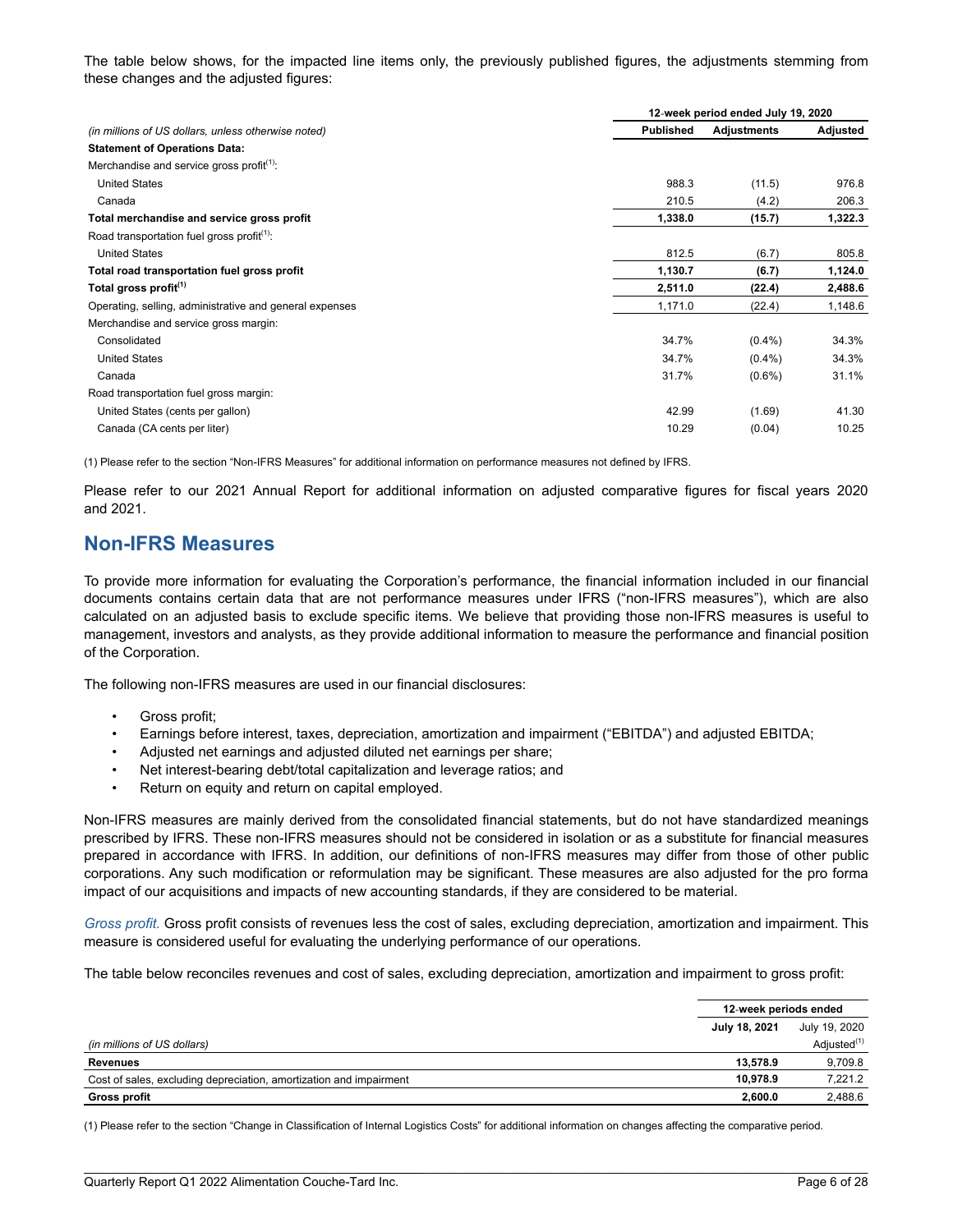*Earnings before interest, taxes, depreciation, amortization and impairment* ("*EBITDA") and adjusted EBITDA.* EBITDA represents net earnings plus income taxes, net financial expenses and depreciation, amortization and impairment. Adjusted EBITDA represents EBITDA adjusted for acquisition costs and other specific items. These performance measures are considered useful to facilitate the evaluation of our ongoing operations and our ability to generate cash flows to fund our cash requirements, including our capital expenditures program and payment of dividends.

The table below reconciles net earnings, as per IFRS, to EBITDA and adjusted EBITDA:

|                                           | 12-week periods ended |               |
|-------------------------------------------|-----------------------|---------------|
| (in millions of US dollars)               | July 18, 2021         | July 19, 2020 |
| Net earnings, as reported                 | 764.4                 | 777.1         |
| Add:                                      |                       |               |
| Income taxes                              | 206.3                 | 202.7         |
| Net financial expenses                    | 74.3                  | 88.0          |
| Depreciation, amortization and impairment | 314.3                 | 289.5         |
| <b>EBITDA</b>                             | 1,359.3               | 1,357.3       |
| Adjusted for:                             |                       |               |
| Acquisition costs                         | 0.8                   | 3.9           |
| <b>Adjusted EBITDA</b>                    | 1,360.1               | 1,361.2       |

*Adjusted net earnings and adjusted diluted net earnings per share.* Adjusted net earnings represents net earnings adjusted for net foreign exchange gains or losses, acquisition costs and other specific items. These measures are considered useful for evaluating the underlying performance of our operations on a comparable basis.

The table below reconciles reported net earnings, as per IFRS, with adjusted net earnings and adjusted diluted net earnings per share:

|                                                           | 12-week periods ended |               |
|-----------------------------------------------------------|-----------------------|---------------|
| (in millions of US dollars, except per share amounts)     | July 18, 2021         | July 19, 2020 |
| Net earnings, as reported                                 | 764.4                 | 777.1         |
| Adjusted for:                                             |                       |               |
| Net foreign exchange (gain) loss                          | (8.6)                 | 18.4          |
| Acquisition costs                                         | 0.8                   | 3.9           |
| Tax impact of the items above and rounding                | 1.4                   | (4.4)         |
| <b>Adjusted net earnings</b>                              | 758.0                 | 795.0         |
| Weighted average number of shares - diluted (in millions) | 1.074.4               | 1,114.2       |
| Adjusted diluted net earnings per share                   | 0.71                  | 0.71          |

*Net interest-bearing debt/total capitalization.* This measure represents a measure of financial condition that is especially used in financial circles.

The table below presents the calculation of this performance measure:

| As at<br>(in millions of US dollars)<br>July 18, 2021                               | As at<br>April 25, 2021 |
|-------------------------------------------------------------------------------------|-------------------------|
| Current portion of long-term debt and current portion of lease liabilities<br>469.3 | 1.526.7                 |
| Long-term debt and lease liabilities<br>9.126.6                                     | 8.075.3                 |
| Less: Cash and cash equivalents, including restricted cash<br>3.452.3               | 3.019.2                 |
| 6.143.6<br>Net interest-bearing debt                                                | 6,582.8                 |
| Equity<br>12,461.7                                                                  | 12.180.9                |
| 6.143.6<br>Net interest-bearing debt                                                | 6,582.8                 |
| 18.605.3<br><b>Total capitalization</b>                                             | 18,763.7                |
| Net interest-bearing debt to total capitalization ratio<br>0.33:1                   | 0.35:1                  |

\_\_\_\_\_\_\_\_\_\_\_\_\_\_\_\_\_\_\_\_\_\_\_\_\_\_\_\_\_\_\_\_\_\_\_\_\_\_\_\_\_\_\_\_\_\_\_\_\_\_\_\_\_\_\_\_\_\_\_\_\_\_\_\_\_\_\_\_\_\_\_\_\_\_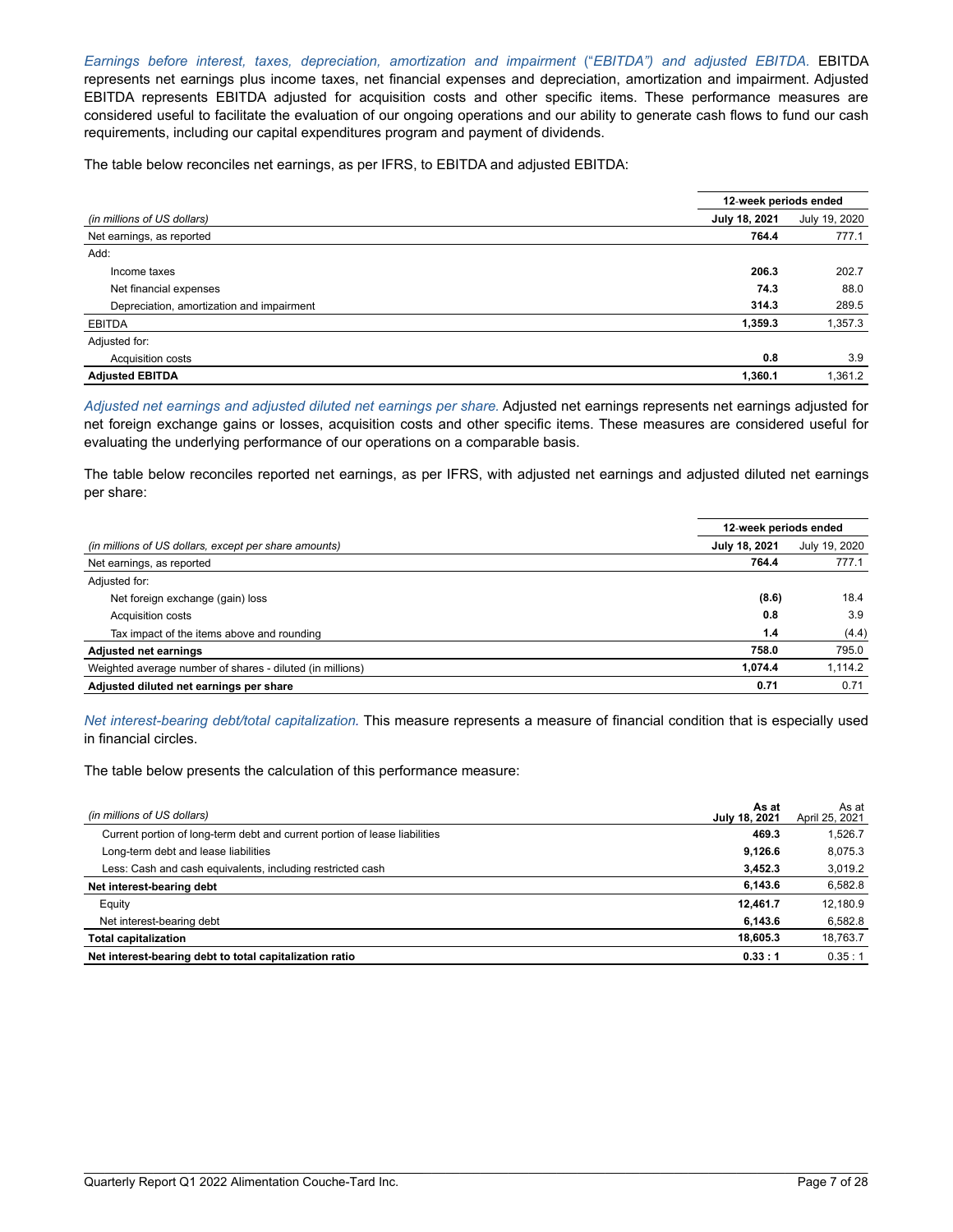*Leverage ratio.* This measure represents a measure of financial condition that is especially used in financial circles. Net interest-bearing debt represents long-term debt plus current portion of long-term debt and lease liabilities plus current portion of lease liabilities.

The table below reconciles net interest-bearing debt and adjusted EBITDA with the leverage ratio:

|                             | 52-week periods ended |                              |
|-----------------------------|-----------------------|------------------------------|
| (in millions of US dollars) |                       | July 18, 2021 April 25, 2021 |
| Net interest-bearing debt   | 6.143.6               | 6.582.8                      |
| <b>Adjusted EBITDA</b>      | 5.003.7               | 5,004.8                      |
| Leverage ratio              | 1.23:1                | 1.32:1                       |

*Return on equity.* This measure is used to measure the relation between our profitability and our net assets. Average equity is calculated by taking the average of the opening and closing balance for the 52-week period.

The table below reconciles net earnings, as per IFRS, with the ratio of return on equity:

|                             | 52-week periods ended |                |
|-----------------------------|-----------------------|----------------|
|                             |                       |                |
| (in millions of US dollars) | July 18, 2021         | April 25, 2021 |
| Net earnings                | 2.692.8               | 2,705.5        |
| Average equity              | 11.781.7              | 11.123.8       |
| <b>Return on equity</b>     | 22.9%                 | 24.3%          |

*Return on capital employed.* This measure is used to measure the relation between our profitability and capital efficiency. Earnings before interest and taxes ("EBIT") represents net earnings plus income taxes and net financial expenses. Capital employed represents total assets less short-term liabilities not bearing interests, which excludes current portion of long-term debt and current portion of lease liabilities. Average capital employed is calculated by taking the average of the beginning and ending balance of capital employed for the 52-week period.

The table below reconciles net earnings, as per IFRS, to EBIT with the ratio of return on capital employed:

|                             | 52-week periods ended |                |
|-----------------------------|-----------------------|----------------|
| (in millions of US dollars) | July 18, 2021         | April 25, 2021 |
| Net earnings                | 2,692.8               | 2,705.5        |
| Add:                        |                       |                |
| Income taxes                | 657.2                 | 653.6          |
| Financial expenses          | 328.8                 | 342.5          |
| <b>EBIT</b>                 | 3,678.8               | 3,701.6        |
| Average capital employed    | 23,332.3              | 23,252.3       |
| Return on capital employed  | 15.8%                 | 15.9%          |

\_\_\_\_\_\_\_\_\_\_\_\_\_\_\_\_\_\_\_\_\_\_\_\_\_\_\_\_\_\_\_\_\_\_\_\_\_\_\_\_\_\_\_\_\_\_\_\_\_

\_\_\_\_\_\_\_\_\_\_\_\_\_\_\_\_\_\_\_\_\_\_\_\_\_\_\_\_\_\_\_\_\_\_\_\_\_\_\_\_\_\_\_\_\_\_\_\_\_\_\_\_\_\_\_\_\_\_\_\_\_\_\_\_\_\_\_\_\_\_\_\_\_\_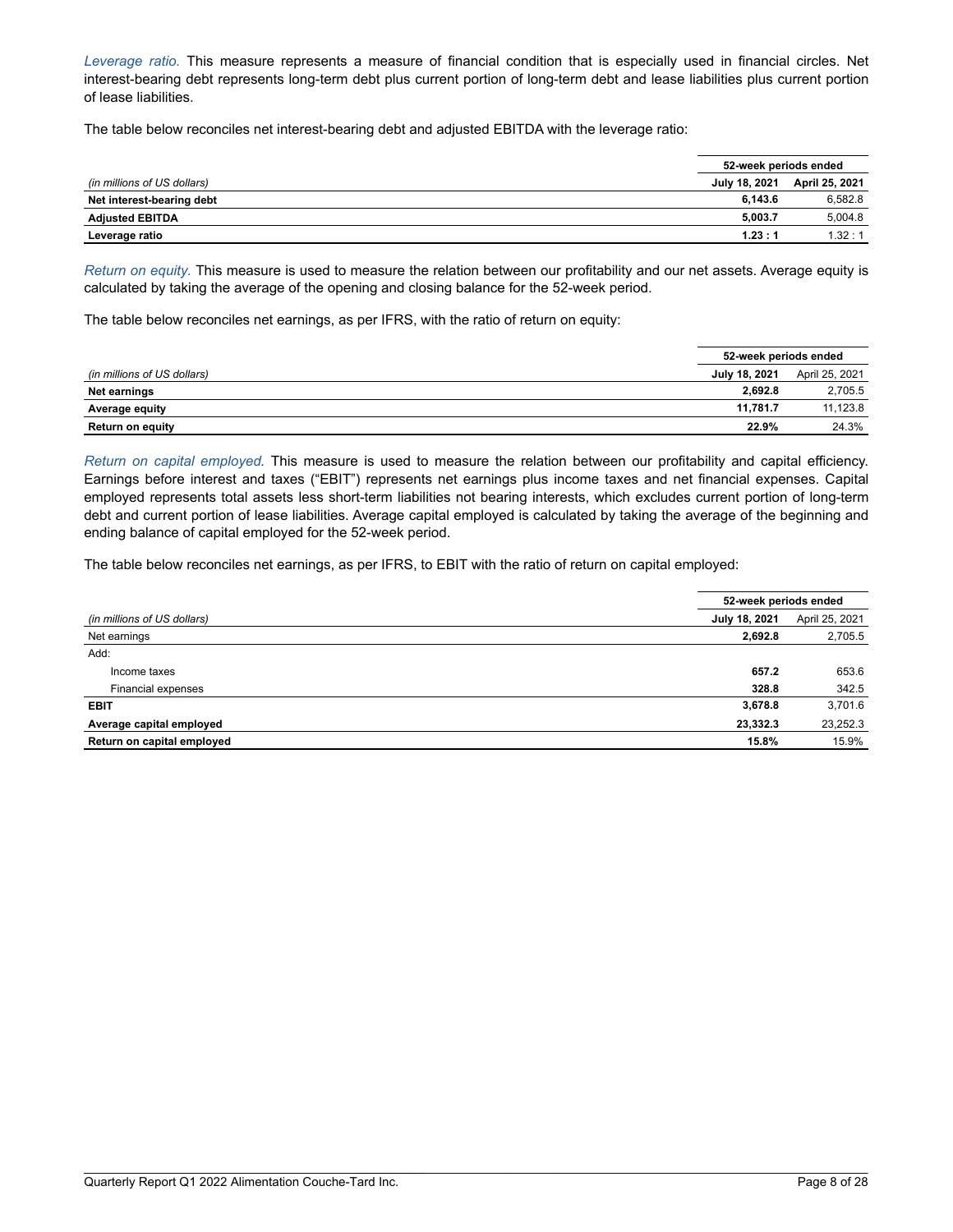# **Summary Analysis of Consolidated Results for the First Quarter of Fiscal 2022**

The following table highlights certain information regarding our operations for the 12-week periods ended July 18, 2021, and July 19, 2020. Europe and other regions include the results from our operations in Asia.

|                                                                            | 12-week periods ended |                         |           |
|----------------------------------------------------------------------------|-----------------------|-------------------------|-----------|
|                                                                            | July 18,              | July 19, 2020           | Variation |
| (in millions of US dollars, unless otherwise stated)                       | 2021                  | Adjusted <sup>(3)</sup> | %         |
| <b>Statement of Operations Data:</b>                                       |                       |                         |           |
| Merchandise and service revenues <sup>(1)</sup> :                          |                       |                         |           |
| <b>United States</b>                                                       | 2,829.4               | 2,851.4                 | (0.8)     |
| Europe and other regions                                                   | 561.4                 | 343.2                   | 63.6      |
| Canada                                                                     | 677.2                 | 663.2                   | 2.1       |
| Total merchandise and service revenues                                     | 4,068.0               | 3,857.8                 | 5.4       |
| Road transportation fuel revenues:                                         |                       |                         |           |
| <b>United States</b>                                                       | 6,463.7               | 3,906.0                 | 65.5      |
| Europe and other regions                                                   | 1,793.6               | 1,182.4                 | 51.7      |
| Canada                                                                     | 1,137.9               | 677.0                   | 68.1      |
| Total road transportation fuel revenues                                    | 9,395.2               | 5,765.4                 | 63.0      |
| Other revenues $(2)$ :                                                     |                       |                         |           |
| <b>United States</b>                                                       | 10.8                  | 7.5                     | 44.0      |
| Europe and other regions                                                   | 100.0                 | 75.2                    | 33.0      |
| Canada                                                                     | 4.9                   | 3.9                     | 25.6      |
| Total other revenues                                                       | 115.7                 | 86.6                    | 33.6      |
| <b>Total revenues</b>                                                      | 13,578.9              | 9,709.8                 | 39.8      |
| Merchandise and service gross profit $(1)(4)$ .                            |                       |                         |           |
| <b>United States</b>                                                       | 967.7                 | 976.8                   | (0.9)     |
| Europe and other regions                                                   | 215.4                 | 139.2                   | 54.7      |
| Canada                                                                     | 219.0                 | 206.3                   | 6.2       |
| Total merchandise and service gross profit                                 | 1,402.1               | 1,322.3                 | 6.0       |
| Road transportation fuel gross profit <sup>(4)</sup> :                     |                       |                         |           |
| <b>United States</b>                                                       |                       |                         |           |
|                                                                            | 804.8                 | 805.8                   | (0.1)     |
| Europe and other regions                                                   | 246.7                 | 236.5                   | 4.3       |
| Canada                                                                     | 108.0                 | 81.7                    | 32.2      |
| Total road transportation fuel gross profit                                | 1,159.5               | 1,124.0                 | 3.2       |
| Other revenues gross profit $(2)(4)$ .                                     |                       |                         |           |
| <b>United States</b>                                                       | 10.8                  | 7.5                     | 44.0      |
| Europe and other regions                                                   | 22.7                  | 30.9                    | (26.5)    |
| Canada                                                                     | 4.9                   | 3.9                     | 25.6      |
| Total other revenues gross profit                                          | 38.4                  | 42.3                    | (9.2)     |
| Total gross profit <sup>(4)</sup>                                          | 2,600.0               | 2,488.6                 | 4.5       |
| Operating, selling, administrative and general expenses                    | 1,278.1               | 1,148.6                 | 11.3      |
| Gain on disposal of property and equipment and other assets                | (37.3)                | (8.8)                   | 323.9     |
| Depreciation, amortization and impairment                                  | 314.3                 | 289.5                   | 8.6       |
| <b>Operating income</b>                                                    | 1,044.9               | 1,059.3                 | (1.4)     |
| Net financial expenses                                                     | 74.3                  | 88.0                    | (15.6)    |
| <b>Net earnings</b>                                                        | 764.4                 | 777.1                   | (1.6)     |
| Per Share Data:                                                            |                       |                         |           |
| Basic net earnings per share (dollars per share)                           | 0.71                  | 0.70                    | 1.4       |
| Diluted net earnings per share (dollars per share)                         | 0.71                  | 0.70                    | 1.4       |
| Adjusted diluted net earnings per share (dollars per share) <sup>(4)</sup> | 0.71                  | 0.71                    |           |

\_\_\_\_\_\_\_\_\_\_\_\_\_\_\_\_\_\_\_\_\_\_\_\_\_\_\_\_\_\_\_\_\_\_\_\_\_\_\_\_\_\_\_\_\_\_\_\_\_

\_\_\_\_\_\_\_\_\_\_\_\_\_\_\_\_\_\_\_\_\_\_\_\_\_\_\_\_\_\_\_\_\_\_\_\_\_\_\_\_\_\_\_\_\_\_\_\_\_\_\_\_\_\_\_\_\_\_\_\_\_\_\_\_\_\_\_\_\_\_\_\_\_\_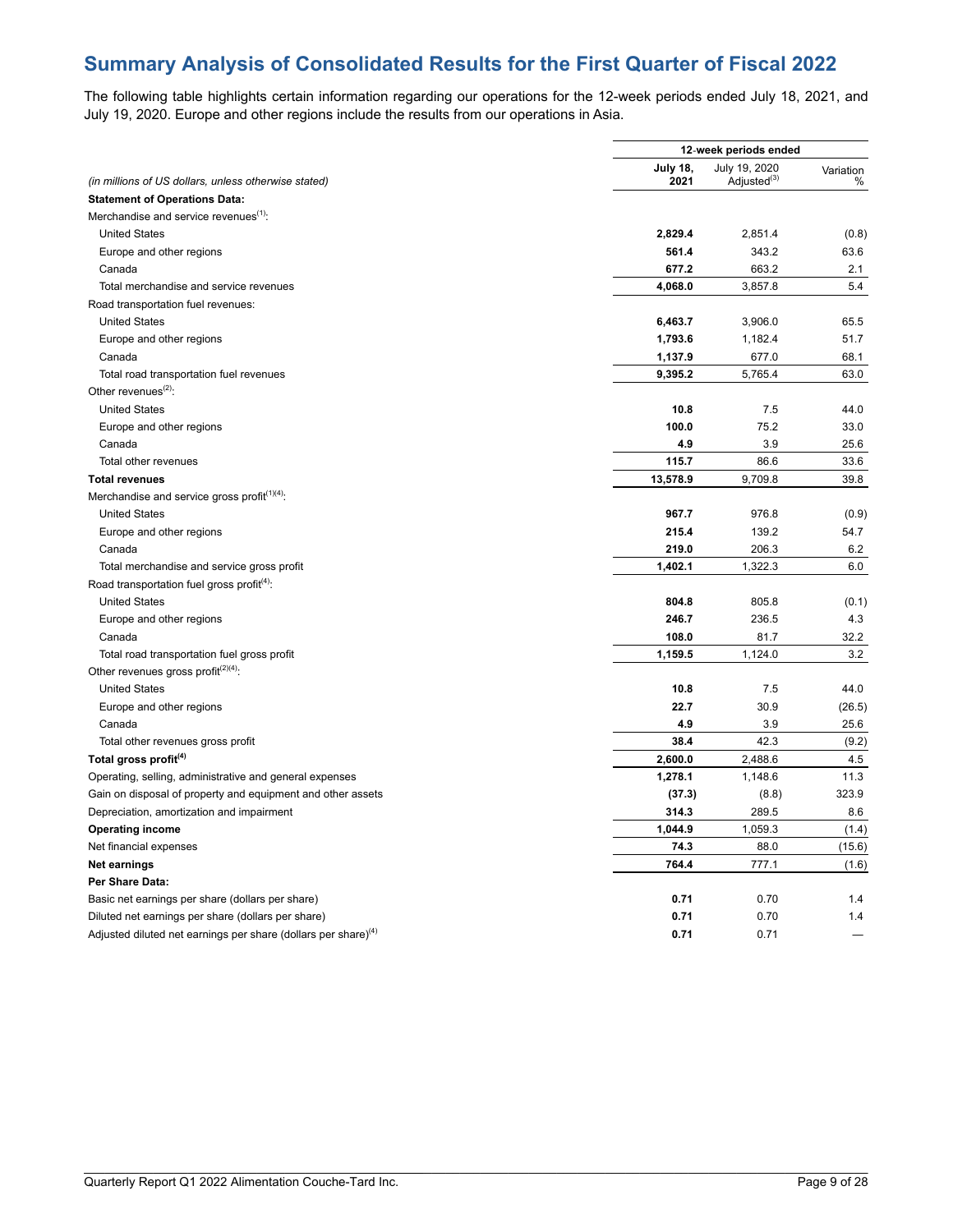|                                                                                     | 12-week periods ended   |                                          |                |
|-------------------------------------------------------------------------------------|-------------------------|------------------------------------------|----------------|
| (in millions of US dollars, unless otherwise stated)                                | <b>July 18,</b><br>2021 | July 19, 2020<br>Adjusted <sup>(3)</sup> | Variation<br>% |
| <b>Other Operating Data:</b>                                                        |                         |                                          |                |
| Merchandise and service gross margin <sup>(1)</sup> :                               |                         |                                          |                |
| Consolidated                                                                        | 34.5%                   | 34.3%                                    | 0.2            |
| <b>United States</b>                                                                | 34.2%                   | 34.3%                                    | (0.1)          |
| Europe and other regions                                                            | 38.4%                   | 40.6%                                    | (2.2)          |
| Canada                                                                              | 32.3%                   | 31.1%                                    | 1.2            |
| Growth of (decrease in) same-store merchandise revenues <sup>(5)</sup> :            |                         |                                          |                |
| United States <sup>(6)</sup>                                                        | (0.2%)                  | 7.7%                                     |                |
| Europe and other regions <sup><math>(7)</math></sup>                                | 5.9%                    | 3.4%                                     |                |
| $Canada^{(6)}$                                                                      | $(9.6\%)$               | 19.9%                                    |                |
| Road transportation fuel gross margin:                                              |                         |                                          |                |
| United States (cents per gallon)                                                    | 36.75                   | 41.30                                    | (11.0)         |
| Europe and other regions (cents per liter)                                          | 10.32                   | 10.51                                    | (1.8)          |
| Canada (CA cents per liter)                                                         | 10.92                   | 10.25                                    | 6.5            |
| Total volume of road transportation fuel sold:                                      |                         |                                          |                |
| United States (millions of gallons)                                                 | 2,189.6                 | 1,950.9                                  | 12.2           |
| Europe and other regions (millions of liters)                                       | 2,391.7                 | 2,250.5                                  | 6.3            |
| Canada (millions of liters)                                                         | 1,211.9                 | 1,092.3                                  | 10.9           |
| Growth of (decrease in) same-store road transportation fuel volume <sup>(6)</sup> : |                         |                                          |                |
| <b>United States</b>                                                                | 11.8%                   | $(21.2\%)$                               |                |
| Europe and other regions                                                            | 6.3%                    | $(12.4\%)$                               |                |
| Canada                                                                              | 10.4%                   | (25.6%)                                  |                |
|                                                                                     | As at                   | As at                                    | Variation      |
| (in millions of US dollars, unless otherwise stated)                                | July 18, 2021           | April 25, 2021                           | \$             |
| <b>Balance Sheet Data:</b>                                                          |                         |                                          |                |
| <b>Total assets</b>                                                                 | 29,137.3                | 28,394.5                                 | 742.8          |
| Interest-bearing debt <sup>(8)</sup>                                                | 9,595.9                 | 9,602.0                                  | (6.1)          |
| Equity                                                                              | 12,461.7                | 12,180.9                                 | 280.8          |
| Indebtedness Ratios <sup>(4)</sup> :                                                |                         |                                          |                |
| Net interest-bearing debt/total capitalization <sup>(8)</sup>                       | 0.33 : 1                | 0.35 : 1                                 |                |
| Leverage ratio                                                                      | 1.23 : 1                | 1.32 : 1                                 |                |
| $Returns(4)$ :                                                                      |                         |                                          |                |
| Return on equity                                                                    | 22.9%                   | 24.3%                                    |                |
| Return on capital employed                                                          | 15.8%                   | 15.9%                                    |                |

(1) Includes revenues derived from franchise fees, royalties, suppliers' rebates on some purchases made by franchisees and licensees, as well as from wholesale of merchandise. Franchise fees from international licensed stores are presented in the United States.

(2) Includes revenues from the rental of assets and from the sale of aviation fuel and energy for stationary engines.

(3) Please refer to the section "Change in Classification of Internal Logistics Costs" for additional information on changes affecting the comparative period.

(4) Please refer to the section "Non-IFRS measures" for additional information on these performance measures not defined by IFRS.

(5) Does not include services and other revenues (as described in footnotes 1 and 2 above). Growth in Canada and in Europe and other regions is calculated based on local currencies.

(6) For company-operated stores only.

(7) Includes the growth of same-store merchandise revenues of Circle K Hong Kong starting December 21, 2020.

(8) This measure is presented including the following balance sheet accounts: Current portion of long-term debt, Long-term debt, Current portion of lease liabilities, and Lease liabilities.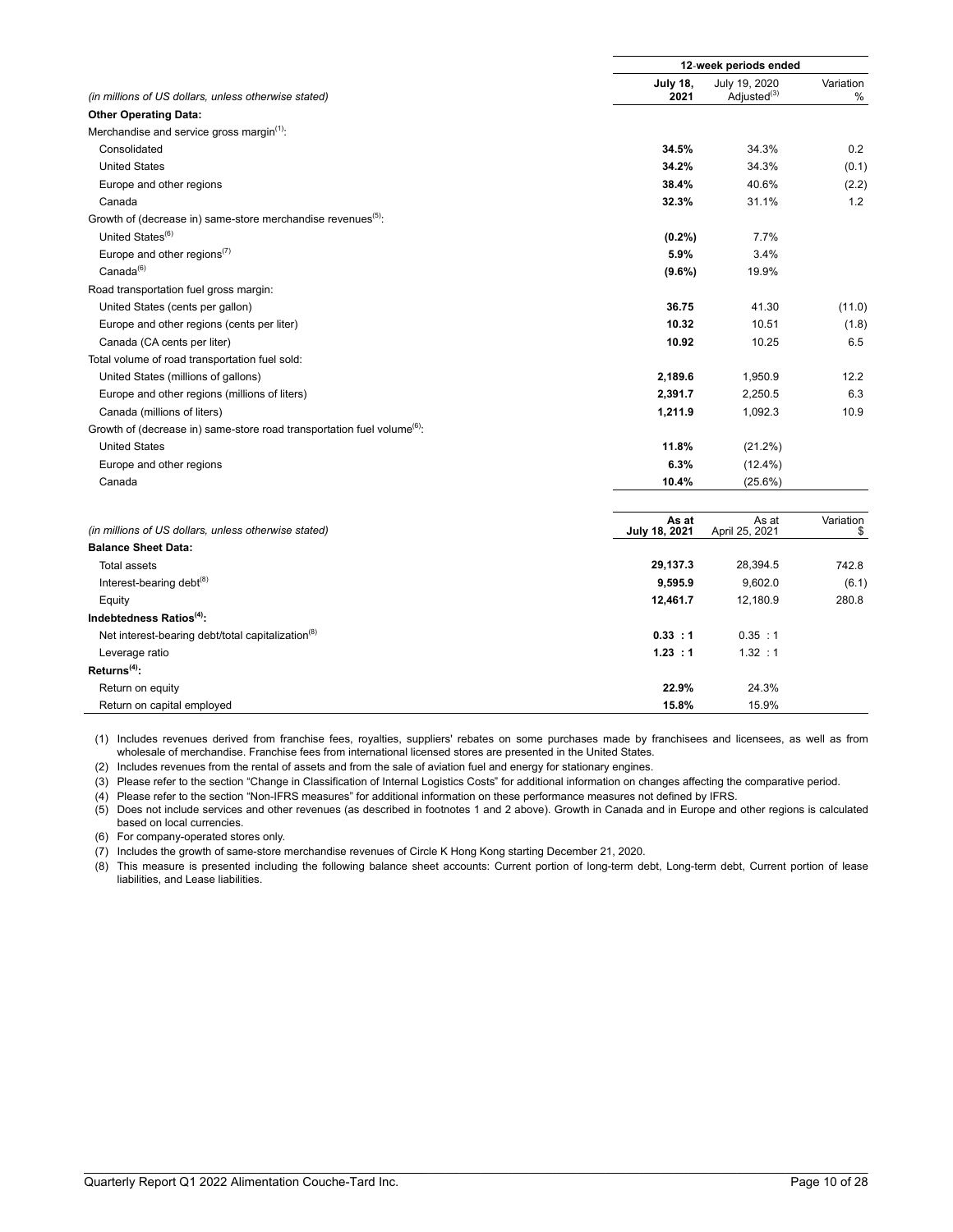## **Revenues**

Our revenues were \$13.6 billion for the first quarter of fiscal 2022, up by \$3.9 billion, an increase of 39.8% compared with the corresponding quarter of fiscal 2021. This performance is mainly attributable to a higher average road transportation fuel selling price, higher fuel demand, as well as the net positive impact from the translation of revenues of our Canadian and European operations into US dollars, which had an impact of approximately \$347.0 million.

#### Merchandise and service revenues

Total merchandise and service revenues for the first quarter of fiscal 2022 were \$4.1 billion, an increase of \$210.2 million compared with the corresponding quarter of fiscal 2021. Excluding the net positive impact from the translation of revenues our Canadian and European operations into US dollars, merchandise and service revenues increased by approximately \$92.0 million, or 2.4%. This increase is primarily attributable to the contribution from acquisitions, which amounted to approximately \$154.0 million, partly offset by a decline in same-store merchandise revenues in North America. Same-store merchandise revenues decreased by 0.2% in the United States and 9.6% in Canada as they compared against a very strong quarter last year. In Europe and other regions, same-store merchandise revenues increased by 5.9%. On a 2-year basis, same-store merchandise revenues increased at a solid compound annual growth rate of 3.7% in the United States, 4.9% in Europe and 4.2% in Canada.

#### Road transportation fuel revenues

Total road transportation fuel revenues for the first quarter of fiscal 2022 were \$9.4 billion, an increase of \$3.6 billion compared with the corresponding quarter of fiscal 2021. Excluding the net positive impact from the translation of revenues of our Canadian and European operations into US dollars, road transportation fuel revenues increased by approximately \$3.4 billion, or 59.2%. This increase is mostly attributable to a higher average road transportation fuel selling price which had a positive impact of approximately \$2.8 billion, as well as to higher fuel demand. Same-store road transportation fuel volume increased by 11.8% in the United States, 6.3% in Europe and other regions, and 10.4% in Canada. On a 2-year basis, same-store road transportation fuel volume decreased at a compound annual growth rate of 6.1% in the United States, 3.3% in Europe and 9.4% in Canada. Fuel volumes are still generally under pressure across our network, with continued work from home trends, as well as evolving restrictive social measures.

The following table shows the average selling price of road transportation fuel of our company-operated stores in our various markets for the last eight quarters, starting with the second quarter of the fiscal year ended April 26, 2020:

| Quarter                                       | 2 <sub>nd</sub> | 3 <sup>rd</sup> | 4 <sup>th</sup> | $\lambda$ st | Weighted<br>average |
|-----------------------------------------------|-----------------|-----------------|-----------------|--------------|---------------------|
| 52-week period ended July 18, 2021            |                 |                 |                 |              |                     |
| United States (US dollars per gallon)         | 2.14            | 2.16            | 2.72            | 2.97         | 2.48                |
| Europe and other regions (US cents per liter) | 63.19           | 65.84           | 79.29           | 79.09        | 71.42               |
| Canada (CA cents per liter)                   | 92.00           | 92.54           | 108.99          | 117.51       | 101.90              |
| 52-week period ended July 19, 2020            |                 |                 |                 |              |                     |
| United States (US dollars per gallon)         | 2.55            | 2.51            | 2.21            | 2.04         | 2.36                |
| Europe and other regions (US cents per liter) | 70.86           | 73.92           | 60.95           | 56.89        | 66.83               |
| Canada (CA cents per liter)                   | 105.14          | 103.47          | 88.78           | 86.89        | 97.79               |

#### Other revenues

Total other revenues for the first quarter of fiscal 2022 were \$115.7 million, an increase of \$29.1 million compared with the corresponding quarter of fiscal 2021. Excluding the net positive impact from the translation of our Canadian and European operations into US dollars, other revenues increased by approximately \$20.0 million in the first quarter of fiscal 2022, mainly driven by higher prices on our other fuel products.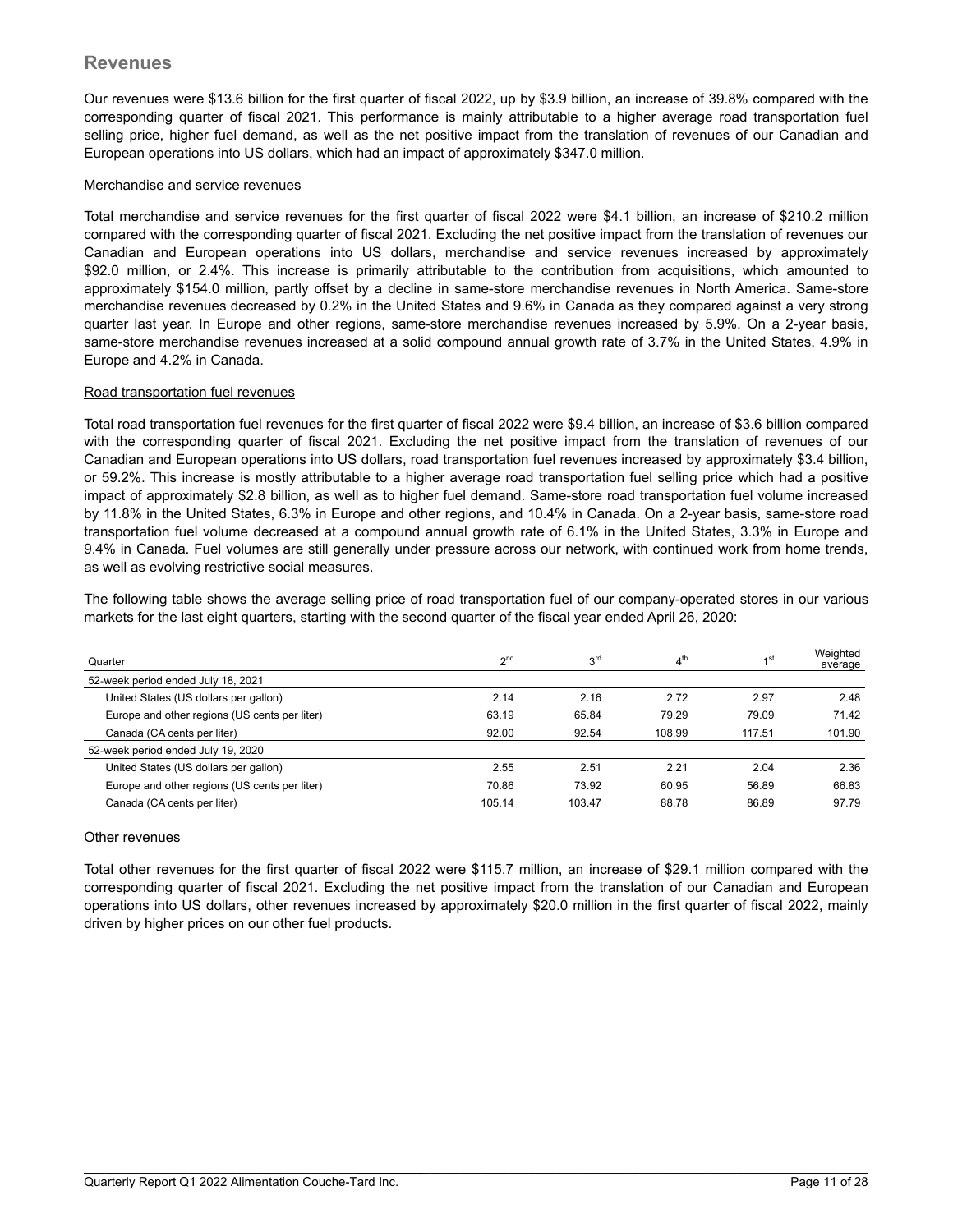# **Gross profit<sup>1</sup>**

Our gross profit was \$2.6 billion for the first quarter of fiscal 2022, up by \$111.4 million, or 4.5% compared with the corresponding quarter of fiscal 2021, mainly attributable to higher fuel demand and the net positive impact from the translation of our Canadian and European operations into US dollars, which had an impact of approximately \$81.0 million, partly offset by lower road transportation fuel gross margins in the United States.

#### Merchandise and service gross profit

In the first quarter of fiscal 2022, our merchandise and service gross profit was \$1.4 billion, an increase of \$79.8 million compared with the corresponding quarter of fiscal 2021. Excluding the net positive impact from the translation of our Canadian and European operations into US dollars, merchandise and service gross profit increased by approximately \$39.0 million, or 2.9%, mainly attributable to the contribution from acquisitions, which amounted to approximately \$45.0 million. Our gross margin decreased by 0.1% in the United States to 34.2%. Excluding the accelerated recognition of deferred credits in the prior quarter, our gross margin in the United States would have increased by 0.8%, favorably impacted by changes in product mix and pricing initiatives. Our gross margin decreased by 2.2% in Europe and other regions to 38.4%, mainly due to the integration of Circle K Hong Kong, which has a different product mix from our European operations. Excluding Circle K Hong Kong, our gross margin in Europe and other regions would have been 41.8%, impacted by favorable changes in product mix. In Canada, our gross margin increased by 1.2% to 32.3%, also impacted by favorable changes in product mix.

#### Road transportation fuel gross profit

In the first quarter of fiscal 2022, our road transportation fuel gross profit was \$1.2 billion, an increase of \$35.5 million compared with the corresponding quarter of fiscal 2021. Excluding the net positive impact from the translation of our Canadian and European operations into US dollars, our first quarter road transportation fuel gross profit decreased by approximately \$1.0 million, or 0.1%. Our road transportation fuel gross margin was 36.75¢ per gallon in the United States, a decrease of 4.55¢ per gallon, and US 10.32¢ per liter in Europe and other regions, a decrease of US 0.19¢ per liter, mainly driven by unusually higher margins in the comparative quarter. In Canada, it was CA 10.92¢ per liter, an increase of CA 0.67¢ per liter. Fuel margins remained healthy, driven by favorable market conditions, procurement initiatives and fuel rebranding.

The road transportation fuel gross margin of our company-operated stores in the United States and the impact of expenses related to electronic payment modes for the last eight quarters, starting with the second quarter of the fiscal year ended April 26, 2020, were as follows:

| Quarter                                                          | 2 <sup>nd</sup> | 3 <sup>rd</sup> | 4 <sup>th</sup> | $\lambda$ st | Weighted<br>average |
|------------------------------------------------------------------|-----------------|-----------------|-----------------|--------------|---------------------|
| 52-week period ended July 18, 2021                               |                 |                 |                 |              |                     |
| Before deduction of expenses related to electronic payment modes | 37.48           | 31.86           | 35.25           | 37.58        | 35.34               |
| Expenses related to electronic payment modes                     | 4.79            | 4.66            | 5.10            | 5.38         | 4.96                |
| After deduction of expenses related to electronic payment modes  | 32.69           | 27.20           | 30.15           | 32.20        | 30.38               |
| 52-week period ended July 19, 2020                               |                 |                 |                 |              |                     |
| Before deduction of expenses related to electronic payment modes | 28.29           | 27.04           | 46.88           | 42.99        | 34.72               |
| Expenses related to electronic payment modes                     | 4.63            | 4.54            | 4.97            | 4.88         | 4.72                |
| After deduction of expenses related to electronic payment modes  | 23.66           | 22.50           | 41.91           | 38.11        | 30.00               |

*(US cents per gallon)*

Generally, during normal economic cycles, road transportation fuel margins in the United States can be volatile from one quarter to another, while in Europe and other regions and Canada, fuel margins and expenses related to electronic payment modes are not as volatile.

#### Other revenues gross profit

In the first quarter of fiscal 2022, other revenues gross profit was \$38.4 million, a decrease of \$3.9 million compared with the corresponding quarter of fiscal 2021. Excluding the net positive impact from the translation of our Canadian and European operations into US dollars, other revenues gross profit decreased by approximately \$7.0 million in the first quarter of fiscal 2022, mainly driven by lower margins on our other fuel products.

 $\mathcal{L}_\mathcal{L} = \mathcal{L}_\mathcal{L} = \mathcal{L}_\mathcal{L} = \mathcal{L}_\mathcal{L} = \mathcal{L}_\mathcal{L} = \mathcal{L}_\mathcal{L} = \mathcal{L}_\mathcal{L} = \mathcal{L}_\mathcal{L} = \mathcal{L}_\mathcal{L} = \mathcal{L}_\mathcal{L} = \mathcal{L}_\mathcal{L} = \mathcal{L}_\mathcal{L} = \mathcal{L}_\mathcal{L} = \mathcal{L}_\mathcal{L} = \mathcal{L}_\mathcal{L} = \mathcal{L}_\mathcal{L} = \mathcal{L}_\mathcal{L}$ 

<sup>&</sup>lt;sup>1</sup> Please refer to the section "Non-IFRS Measures" for additional information on performance measures not defined by IFRS.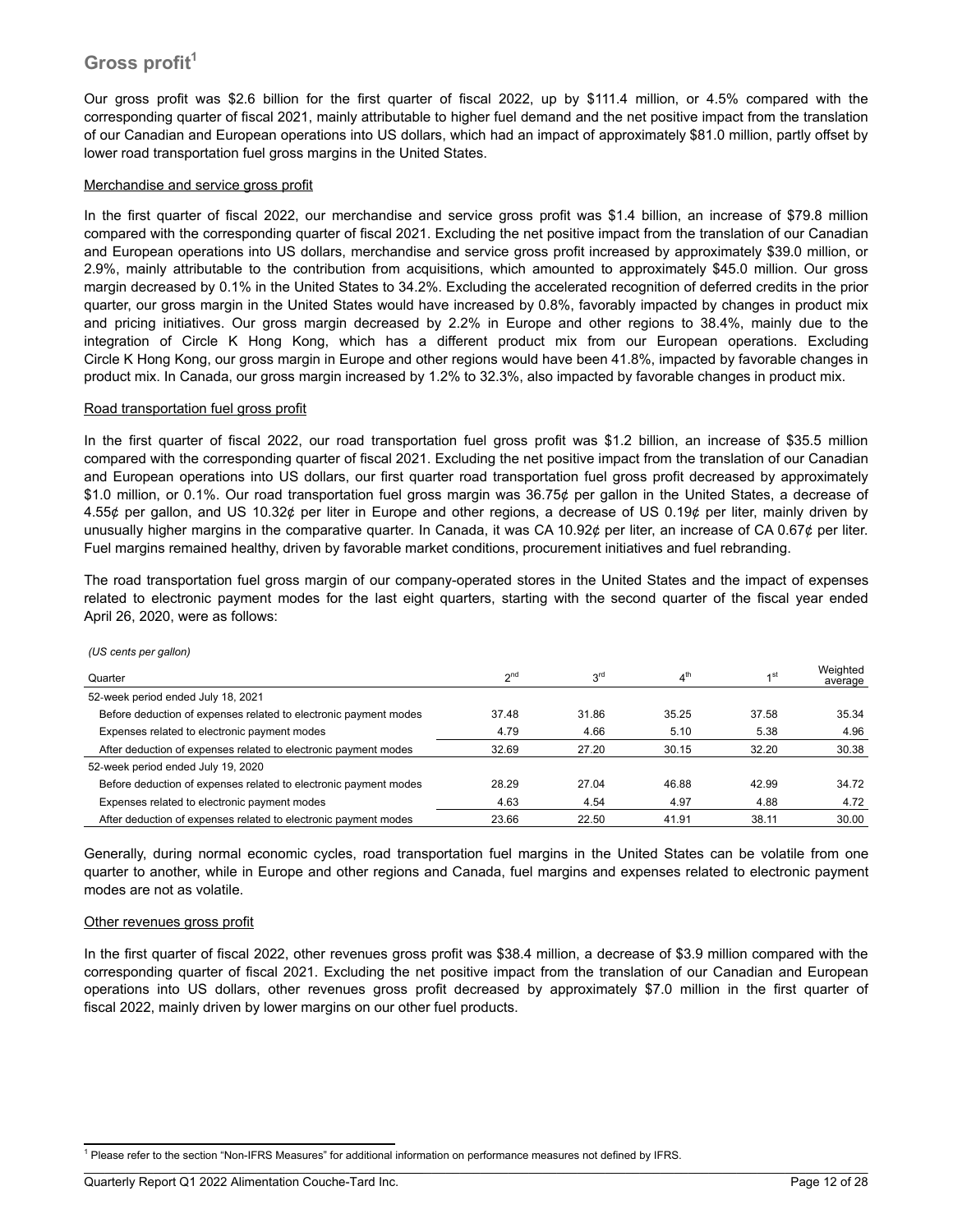# **Operating, selling, administrative and general expenses ("expenses")**

For the first quarter of fiscal 2022, expenses increased by 11.3%, compared with the corresponding period of fiscal 2021. If we exclude certain items that are not considered indicative of future trends, expenses increased by 3.5%.

|                                                                      | 12-week period ended<br>July 18, 2021 |
|----------------------------------------------------------------------|---------------------------------------|
| Total variance, as reported                                          | 11.3%                                 |
| Adjusted for:                                                        |                                       |
| Increase from the net impact of foreign exchange translation         | $(3.4\%)$                             |
| Increase from higher electronic payment fees, excluding acquisitions | $(2.4\%)$                             |
| Increase from incremental expenses related to acquisitions           | $(2.2\%)$                             |
| Acquisition costs recognized to earnings of fiscal 2021              | 0.3%                                  |
| Acquisition costs recognized to earnings of fiscal 2022              | $(0.1\%)$                             |
| <b>Remaining variance</b>                                            | 3.5%                                  |

The increase of expenses in the first quarter was driven by increased level of marketing activities and other discretionary expenses, which were significantly reduced in the prior year quarter due to the beginning of the pandemic, as well as by normal inflation, higher labor costs from minimum wage increases and pressure from low unemployment rates in certain regions and incremental investments in our stores to support our strategic initiatives. This increase was partly offset by lower COVID-19 related expenses compared to the corresponding quarter of the previous fiscal year. On a 2-year basis, we maintained our strong cost discipline, as demonstrated by a compound annual growth rate of only 1.2% in the normalized expenses.

# **Earnings before interest, taxes, depreciation, amortization and impairment ("EBITDA<sup>1</sup> ") and adjusted EBITDA<sup>1</sup>**

During the first quarter of fiscal 2022, EBITDA stood at \$1.4 billion, an increase of 0.1% compared with the same quarter last year. Adjusted EBITDA for the first quarter of fiscal 2022 decreased by \$1.1 million, or 0.1%, compared with the corresponding quarter of the previous fiscal year, mainly due to lower road transportation fuel gross margins in the United States, and higher operating expenses, partly offset by higher fuel demand, as well as the net positive impact from the translation of our Canadian and European operations into US dollars, which amounted to approximately \$41.0 million.

# **Depreciation, amortization and impairment ("depreciation")**

For the first quarter of fiscal 2022, our depreciation expense increased by \$24.8 million, compared with the first quarter of fiscal 2021. Excluding the net impact from the translation of our Canadian and European operations into US dollars, the depreciation expense increased by approximately \$14.0 million for the first quarter of fiscal 2022. This increase is mainly driven by the impact from investments made through acquisitions, the replacement of equipment, as well as the ongoing improvement to our network.

## **Net financial expenses**

Net financial expenses for the first quarter of fiscal 2022 were \$74.3 million, a decrease of \$13.7 million compared with the first quarter of fiscal 2021. Excluding the items shown in the table below, net financial expenses increased by \$0.3 million.

|                                                                                                                    | 12-week periods ended |               |  |
|--------------------------------------------------------------------------------------------------------------------|-----------------------|---------------|--|
| (in millions of US dollars)                                                                                        | July 18, 2021         | July 19, 2020 |  |
| Net financial expenses, as reported                                                                                | 74.3                  | 88.0          |  |
| Adjusted for:                                                                                                      |                       |               |  |
| Change in fair value of derivative financial instruments in Fire & Flower and amortization of deferred differences | (10.1)                | 2.9           |  |
| Net foreign exchange gain (loss)                                                                                   | 8.6                   | (18.4)        |  |
| Net financial expenses excluding items above                                                                       | 72.8                  | 72.5          |  |

## **Income taxes**

The income tax rate for the first quarter of fiscal 2022 was 21.3% compared with 20.7% for the corresponding quarter of fiscal 2021. The increase in the income tax rate is mainly driven by a lesser use of unrecognized capital losses compared with the corresponding quarter of fiscal 2021.

 $\mathcal{L}_\mathcal{L} = \mathcal{L}_\mathcal{L} = \mathcal{L}_\mathcal{L} = \mathcal{L}_\mathcal{L} = \mathcal{L}_\mathcal{L} = \mathcal{L}_\mathcal{L} = \mathcal{L}_\mathcal{L} = \mathcal{L}_\mathcal{L} = \mathcal{L}_\mathcal{L} = \mathcal{L}_\mathcal{L} = \mathcal{L}_\mathcal{L} = \mathcal{L}_\mathcal{L} = \mathcal{L}_\mathcal{L} = \mathcal{L}_\mathcal{L} = \mathcal{L}_\mathcal{L} = \mathcal{L}_\mathcal{L} = \mathcal{L}_\mathcal{L}$ 

<sup>1</sup> Please refer to the section "Non-IFRS Measures" for additional information on performance measures not defined by IFRS.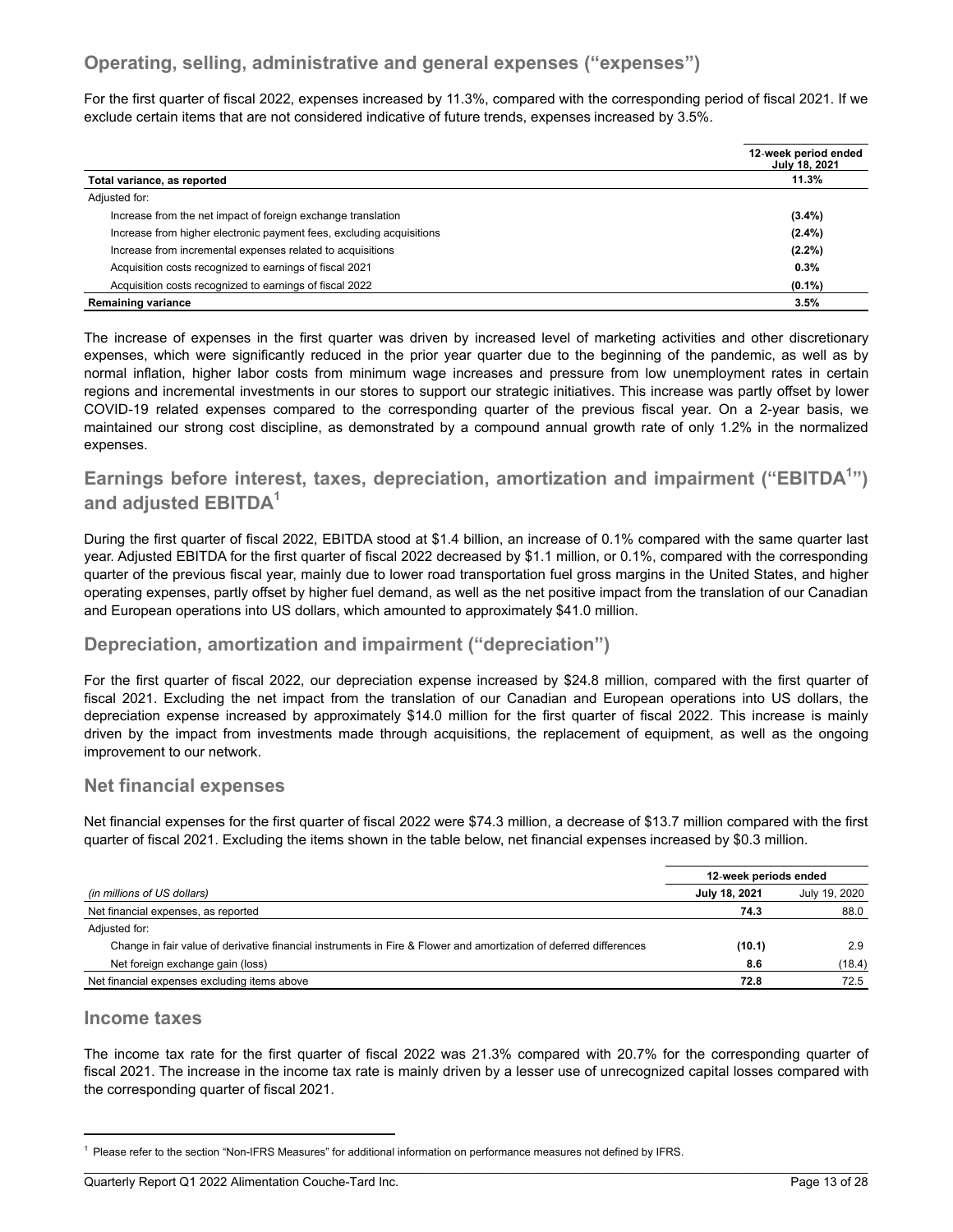## **Net earnings and adjusted net earnings<sup>1</sup>**

Net earnings for the first quarter of fiscal 2022 were \$764.4 million, compared with \$777.1 million for the first quarter of the previous fiscal year, a decrease of \$12.7 million, or 1.6%. Diluted net earnings per share stood at \$0.71, compared with \$0.70 for the corresponding quarter of the previous fiscal year. The translation of revenues and expenses from our Canadian and European operations into US dollars had a net positive impact of approximately \$30.0 million on net earnings of the first quarter of fiscal 2022.

Adjusted net earnings for the first quarter of fiscal 2022 were approximately \$758.0 million, compared with \$795.0 million for the first quarter of fiscal 2021, a decrease of \$37.0 million, or 4.7%. Adjusted diluted net earnings per share<sup>1</sup> were \$0.71 for the first quarter of fiscal 2022, unchanged compared with the corresponding quarter of fiscal 2021.

# **Financial Position as at July 18, 2021**

As shown by our indebtedness ratios included in the "Summary Analysis of Consolidated Results of the First Quarter of Fiscal 2022" section and our net cash provided by operating activities, our financial position remains healthy.

Our total consolidated assets amounted to \$29.1 billion as at July 18, 2021, an increase of \$742.8 million over the balance as at April 25, 2021, primarily due to a higher cash position as well as to the impact of increased road transportation fuel selling price.

During the 52-week periods ended July 18, 2021 and April 25, 2021, we recorded a return on capital employed<sup>1</sup> of 15.8% and 15.9%, respectively.

Significant balance sheet variations are explained as follows:

## **Accounts payable and accrued liabilities**

Accounts payable and accrued liabilities increased by \$376.2 million, from \$4.0 billion as at April 25, 2021, to \$4.4 billion as at July 18, 2021. The increase is attributable to higher road transportation fuel costs and greater fuel purchases, partly offset by the net impact of the weakening of the Canadian and European currencies against the US dollar, which was approximately \$39.0 million.

## **Equity**

Equity amounted to \$12.5 billion as at July 18, 2021, up \$280.8 million compared with April 25, 2021, mainly reflecting net earnings for the first quarter of fiscal 2022, partly offset by the impact of the share repurchases as well as by the net other comprehensive loss. For the 52-week periods ended July 18, 2021, and April 25, 2021, we recorded a return on equity<sup>1</sup> of 22.9% and 24.3%, respectively.

# **Liquidity and Capital Resources**

Our principal sources of liquidity are our net cash provided by operating activities and borrowings available under our revolving unsecured credit facility. Our principal uses of cash are to repay our debt, finance our acquisitions and capital expenditures, pay dividends and repurchase shares, as well as to provide for working capital. We expect that cash generated from operations and borrowings available under our revolving unsecured credit facility will be adequate to meet our liquidity needs in the foreseeable future.

Our credit facility is detailed as follows:

#### *Term revolving unsecured operating credit facility, maturing in May 2026 ("operating credit facility D")*

Credit agreement consisting of a revolving unsecured facility of a maximum amount of \$2.5 billion. As at July 18, 2021, our operating credit facility D was not used and standby letters of credit in the amount of \$6.7 million were outstanding.

During the first quarter of fiscal 2022, the maturity of this operating credit facility was extended to May 2026.

#### *Available liquidities*

As at July 18, 2021, a total of approximately \$2.5 billion was available under our operating credit facility D and we were in compliance with the restrictive covenants and ratios imposed by the credit agreement at that date. Thus, as at the same date, we had access to approximately \$6.0 billion through our available cash and our operating credit facility D.

 $\mathcal{L}_\mathcal{L} = \mathcal{L}_\mathcal{L} = \mathcal{L}_\mathcal{L} = \mathcal{L}_\mathcal{L} = \mathcal{L}_\mathcal{L} = \mathcal{L}_\mathcal{L} = \mathcal{L}_\mathcal{L} = \mathcal{L}_\mathcal{L} = \mathcal{L}_\mathcal{L} = \mathcal{L}_\mathcal{L} = \mathcal{L}_\mathcal{L} = \mathcal{L}_\mathcal{L} = \mathcal{L}_\mathcal{L} = \mathcal{L}_\mathcal{L} = \mathcal{L}_\mathcal{L} = \mathcal{L}_\mathcal{L} = \mathcal{L}_\mathcal{L}$ 

<sup>1</sup> Please refer to the section "Non-IFRS Measures" for additional information on performance measures not defined by IFRS.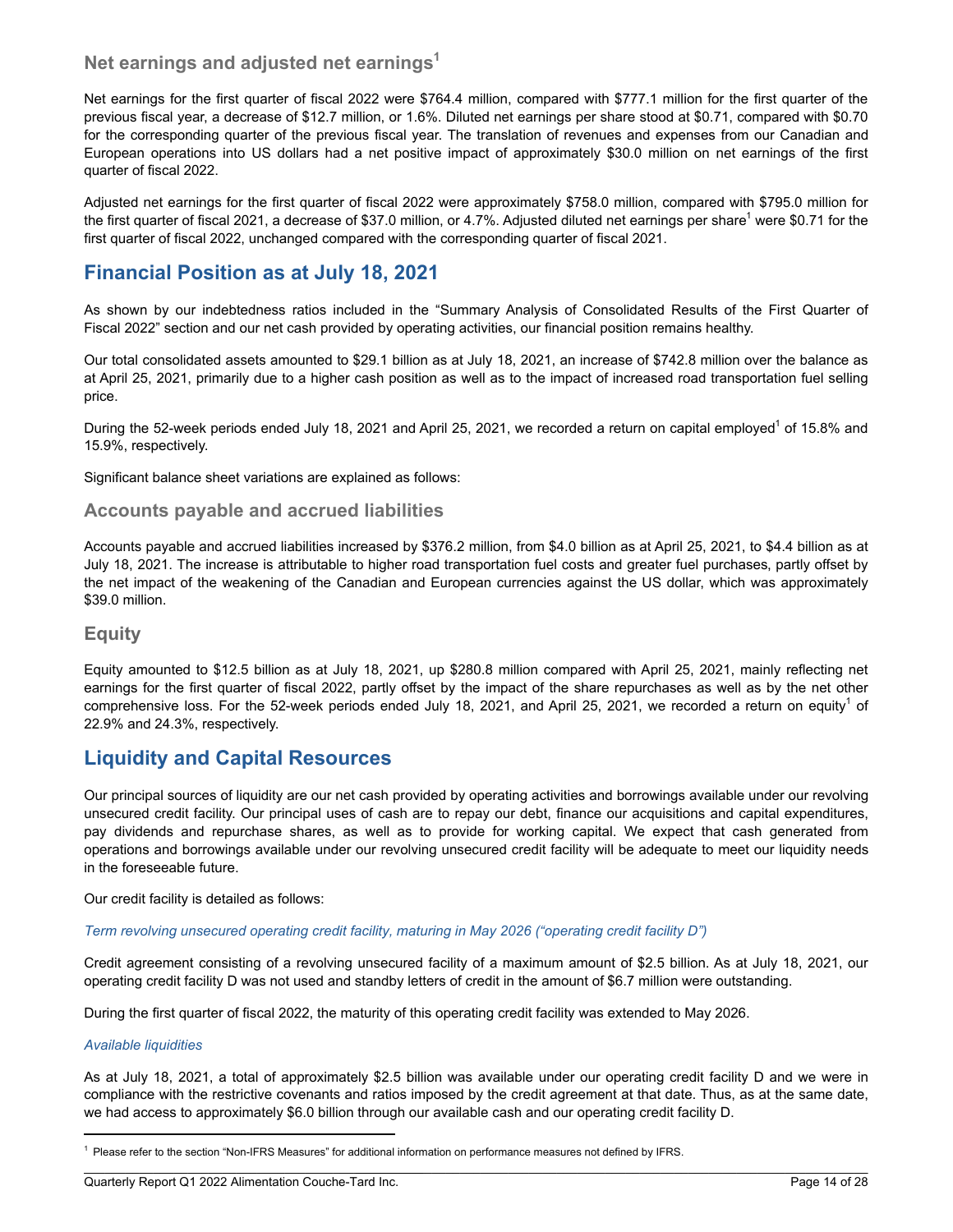# **Selected Consolidated Cash Flow Information**

|                                                                                  |               | 12-week periods ended |           |  |  |  |
|----------------------------------------------------------------------------------|---------------|-----------------------|-----------|--|--|--|
| (in millions of US dollars)                                                      | July 18, 2021 | July 19, 2020         | Variation |  |  |  |
| <b>Operating activities</b>                                                      |               |                       |           |  |  |  |
| Net cash provided by operating activities                                        | 1,212.6       | 1,347.7               | (135.1)   |  |  |  |
| <b>Investing activities</b>                                                      |               |                       |           |  |  |  |
| Purchase of property and equipment, intangible assets and other assets           | (334.5)       | (212.8)               | (121.7)   |  |  |  |
| Proceeds from disposal of property and equipment and other assets                | 51.6          | 28.3                  | 23.3      |  |  |  |
| Business acquisitions and contingent consideration paid                          | (25.0)        | (0.3)                 | (24.7)    |  |  |  |
| Investments in Fire & Flower                                                     | (7.9)         | (1.8)                 | (6.1)     |  |  |  |
| Other investing activities                                                       | (5.7)         | (3.5)                 | (2.2)     |  |  |  |
| Net cash used in investing activities                                            | (321.5)       | (190.1)               | (131.4)   |  |  |  |
| <b>Financing activities</b>                                                      |               |                       |           |  |  |  |
| Repayment of senior unsecured notes                                              | (994.3)       |                       | (994.3)   |  |  |  |
| Issuance of US-dollar-denominated senior unsecured notes, net of financing costs | 990.1         |                       | 990.1     |  |  |  |
| Share repurchases                                                                | (316.1)       |                       | (316.1)   |  |  |  |
| Principal elements of lease payments and net changes in other debts              | (118.7)       | (87.0)                | (31.7)    |  |  |  |
| Net decrease in term revolving unsecured operating credit facility D             |               | (1,500.0)             | 1,500.0   |  |  |  |
| Other financing activities                                                       | (2.9)         | 0.1                   | (3.0)     |  |  |  |
| Net cash used in financing activities                                            | (441.9)       | (1,586.9)             | 1,145.0   |  |  |  |
| <b>Credit ratings</b>                                                            |               |                       |           |  |  |  |
| S&P Global Ratings - Corporate credit rating                                     | <b>BBB</b>    | <b>BBB</b>            |           |  |  |  |
| Moody's - Senior unsecured notes credit rating                                   | Baa2          | Baa2                  |           |  |  |  |

# **Operating activities**

During the first quarter of fiscal 2022, net cash from our operations reached \$1.2 billion, down \$135.1 million compared with the first quarter of fiscal 2021, mainly due to less favorable working capital as well as to the impact of the early repayment of senior unsecured notes.

## **Investing activities**

During the first quarter of fiscal 2022, net investments in property and equipment, intangible assets and other assets amounted to \$282.9 million. The investments were primarily for the replacement of equipment in some of our stores in order to enhance our offering of products and services, for the addition of new stores, for the ongoing improvement of our network as well as for information technology.

In addition, during the first quarter of fiscal 2022, we paid \$25.0 million as contingent consideration related to a prior acquisition, for which a provision was recorded at the time of the acquisition, and we exercised common share warrants in Fire & Flower for cash consideration of \$7.9 million.

## **Financing activities**

During the first quarter of fiscal 2022, we fully repaid our \$1.0 billion US-dollar-denominated senior unsecured notes, that were set to mature on July 26, 2022. We also issued US-dollar-denominated senior unsecured notes totaling, net of financing fees, \$990.1 million. Furthermore, we repurchased Class B subordinate shares for an amount of \$316.1 million and repaid \$118.7 million associated with our lease liabilities and other debt.

# **Contractual Obligations and Commercial Commitments**

There were no major changes to our contractual obligations and commercial commitments during the 12-week period ended July 18, 2021. For more information, please refer to our 2021 Annual Report.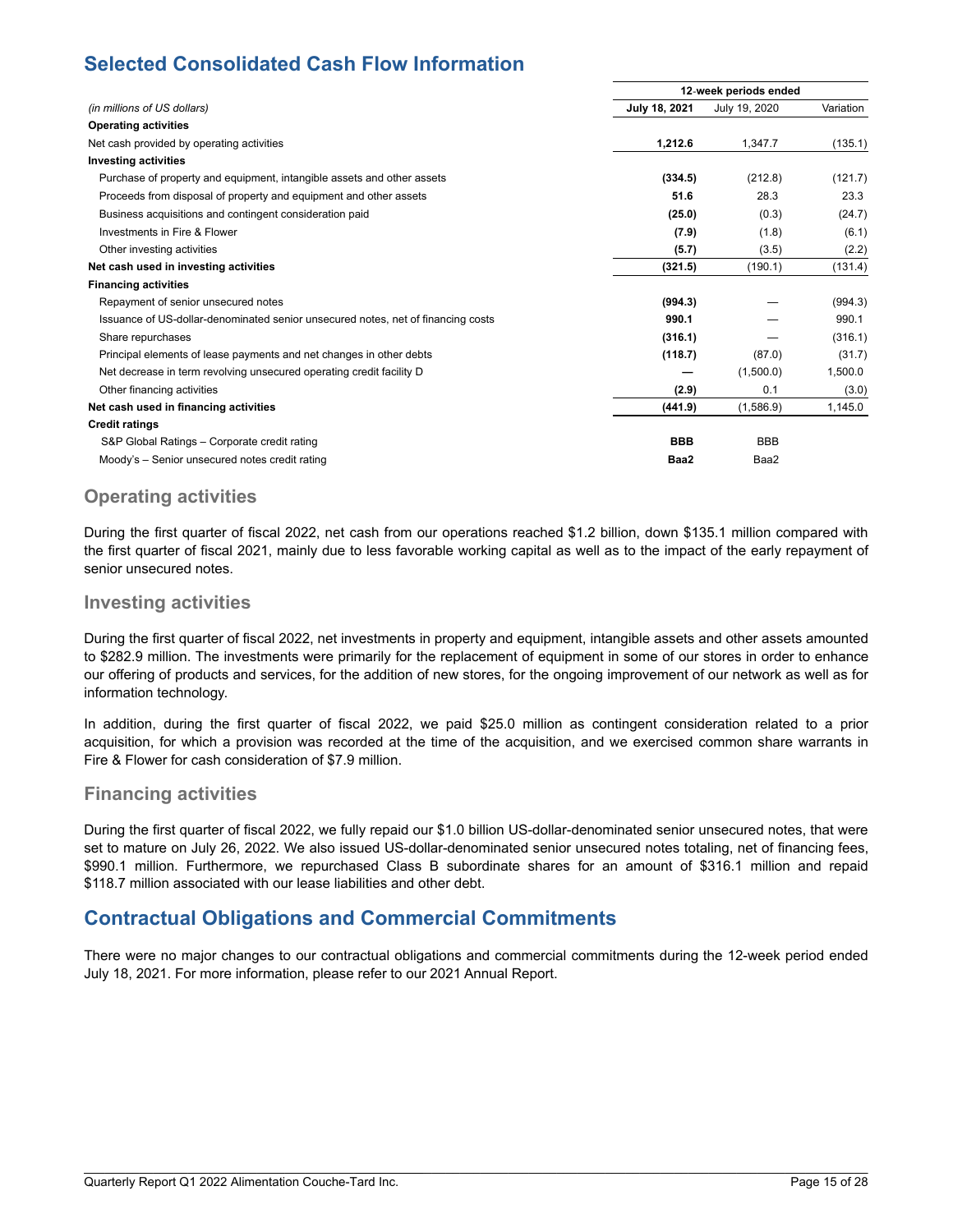# **Internal Controls over Financial Reporting**

We maintain a system of internal controls over financial reporting designed to safeguard assets and ensure that financial information is reliable. We also maintain a system of disclosure controls and procedures designed to ensure, in all material respects, the reliability, completeness and timeliness of the information we disclose in this MD&A and other public disclosure documents. Disclosure controls and procedures are designed to ensure that information required to be disclosed by us in reports filed with securities regulatory agencies is recorded and/or disclosed on a timely basis, as required by law, and is accumulated and communicated to our management, including our Chief Executive Officer and our Chief Financial Officer, as appropriate, to allow timely decisions regarding required disclosure. As at July 18, 2021, our management, following its assessment, certifies the design and operating effectiveness of the Corporation's controls and procedures.

We undertake ongoing evaluations of the effectiveness of our internal controls over financial reporting and implement control enhancements, when appropriate. As at April 25, 2021, our management and our external auditors reported that these internal controls were effective.

# **Selected Quarterly Financial Information**

Our 52-week reporting cycle is divided into quarters of 12 weeks each except for the third quarter, which comprises 16 weeks. When a fiscal year, such as fiscal 2023, contains 53 weeks, the fourth quarter comprises 13 weeks. The following is a summary of selected consolidated financial information derived from our interim consolidated financial statements for each of the eight most recently completed quarters.

| (in millions of US dollars, except per share data)                   | 12-week period<br>ended<br>July 18, 2021 | 52-week period ended April 25, 2021 |                 |                 | Extract from 52-week period ended<br>April 26, 2020 |                 |                 |                 |
|----------------------------------------------------------------------|------------------------------------------|-------------------------------------|-----------------|-----------------|-----------------------------------------------------|-----------------|-----------------|-----------------|
| Quarter                                                              | 1 <sub>st</sub>                          | 4 <sup>th</sup>                     | 3 <sup>rd</sup> | 2 <sup>nd</sup> | 1 <sup>st</sup>                                     | 4 <sup>th</sup> | 3 <sup>rd</sup> | 2 <sup>nd</sup> |
| Weeks                                                                | 12 weeks                                 | 12 weeks                            | 16 weeks        | 12 weeks        | 12 weeks                                            | 12 weeks        | 16 weeks        | 12 weeks        |
| <b>Revenues</b>                                                      | 13,578.9                                 | 12,237.4                            | 13,157.5        | 10.655.4        | 9,709.8                                             | 9,687.2         | 16,604.2        | 13,678.0        |
| Operating income before depreciation, amortization and<br>impairment | 1,359.2                                  | 1,106.3                             | 1,253.3         | 1,326.1         | 1,348.8                                             | 1,077.0         | 1,274.6         | 1,088.9         |
| Depreciation, amortization and impairment                            | 314.3                                    | 344.9                               | 418.7           | 305.8           | 289.5                                               | 307.4           | 406.1           | 316.2           |
| Operating income                                                     | 1,044.9                                  | 761.4                               | 834.6           | 1,020.3         | 1.059.3                                             | 769.6           | 868.5           | 772.7           |
| Share of earnings of joint ventures and associated<br>companies      | 0.1                                      | 1.8                                 | 8.2             | 7.5             | 8.5                                                 | 7.3             | 5.1             | 6.5             |
| Net financial expenses                                               | 74.3                                     | 71.7                                | 105.6           | 77.2            | 88.0                                                | 53.2            | 84.2            | 60.1            |
| Net earnings including non-controlling interests                     | 764.4                                    | 563.9                               | 607.5           | 757.0           | 777.1                                               | 578.3           | 663.9           | 579.4           |
| Net earnings attributable to non-controlling interests               | -                                        |                                     |                 |                 |                                                     | (2.0)           | (4.0)           | (0.8)           |
| Net earnings attributable to shareholders of the<br>Corporation      | 764.4                                    | 563.9                               | 607.5           | 757.0           | 777.1                                               | 576.3           | 659.9           | 578.6           |
| Net earnings per share                                               |                                          |                                     |                 |                 |                                                     |                 |                 |                 |
| Basic                                                                | \$0.71                                   | \$0.52                              | \$0.55          | \$0.68          | \$0.70                                              | \$0.52          | \$0.59          | \$0.51          |
| <b>Diluted</b>                                                       | \$0.71                                   | \$0.52                              | \$0.55          | \$0.68          | \$0.70                                              | \$0.52          | \$0.59          | \$0.51          |

The volatility of road transportation fuel gross margins, mostly in the United States, seasonality and changes in the exchange rates have an impact on the variability of our quarterly net earnings.

# **Outlook**

For the remaining portion of fiscal 2022, while the pandemic is still not behind us, we will continue to adjust our offer to meet our customer needs, making their lives a little easier every day. We continue to focus on our core convenience and mobility business by enhancing fresh food options at our stores, innovating payment options at our forecourts and inside our stores and using advanced data analytics to localize pricing, promotion, and assortment. We stand ready to continue to invest in our many organic growth initiatives, seek out additional acquisition opportunities and nurture the culture of discipline and entrepreneurship that has been our trademark as we move closer to reaching our five-year ambition of doubling the business. In this rapidly evolving labor environment, we are firmly committed, as a corporation, to increase employee engagement, as well as diversity and inclusion. Sustainability remains at the forefront of our priorities and a lens to the business.

Looking ahead, we will continue, as always, to look for and seize opportunities to grow the business, always focusing on creating value for our employees, partners and shareholders.

August 31, 2021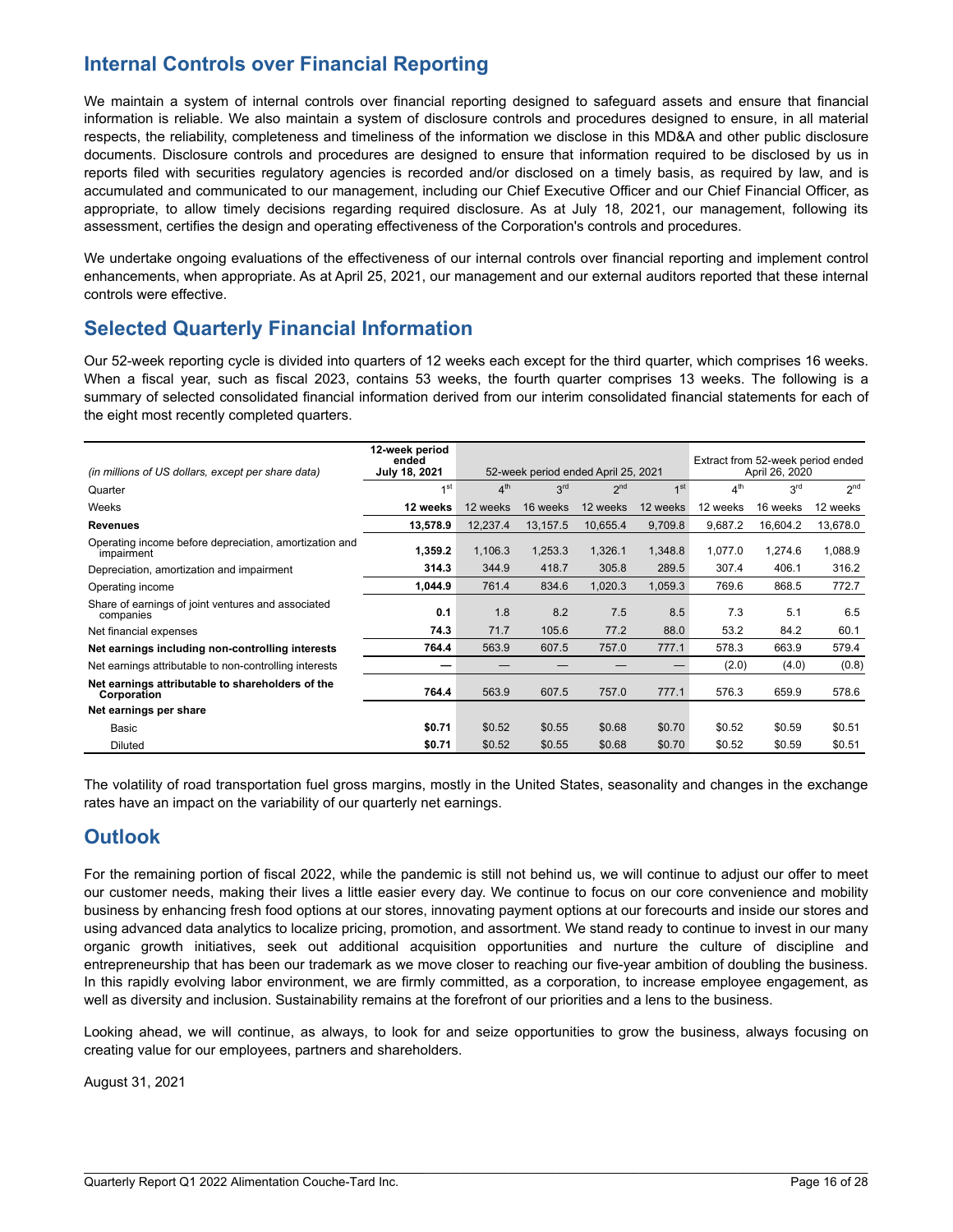# **Consolidated Statements of Earnings**

(in millions of US dollars, except per share amounts, unaudited)

| For the 12-week periods ended                                      | July 18, 2021 | July 19, 2020<br>(adjusted, Note 1) |
|--------------------------------------------------------------------|---------------|-------------------------------------|
|                                                                    | \$            | \$                                  |
| <b>Revenues</b>                                                    | 13,578.9      | 9,709.8                             |
| Cost of sales, excluding depreciation, amortization and impairment | 10,978.9      | 7,221.2                             |
| Operating, selling, administrative and general expenses            | 1.278.1       | 1,148.6                             |
| Gain on disposal of property and equipment and other assets        | (37.3)        | (8.8)                               |
| Depreciation, amortization and impairment                          | 314.3         | 289.5                               |
| <b>Operating income</b>                                            | 1,044.9       | 1,059.3                             |
| Share of earnings of joint ventures and associated companies       | 0.1           | 8.5                                 |
| Financial expenses (Note 6)                                        | 85.7          | 77.7                                |
| <b>Financial revenues</b>                                          | (2.8)         | (8.1)                               |
| Foreign exchange (gain) loss                                       | (8.6)         | 18.4                                |
| <b>Net financial expenses</b>                                      | 74.3          | 88.0                                |
| Earnings before income taxes                                       | 970.7         | 979.8                               |
| Income taxes                                                       | 206.3         | 202.7                               |
| <b>Net earnings</b>                                                | 764.4         | 777.1                               |
| Net earnings per share (Note 8)                                    |               |                                     |
| <b>Basic</b>                                                       | 0.71          | 0.70                                |
| <b>Diluted</b>                                                     | 0.71          | 0.70                                |
| Weighted average number of shares - basic (in millions)            | 1,073.0       | 1,112.8                             |
| Weighted average number of shares - diluted (in millions)          | 1,074.4       | 1,114.2                             |
| Number of shares outstanding at the end of period (in millions)    | 1,071.1       | 1,112.9                             |

The accompanying notes are an integral part of the interim condensed consolidated financial statements.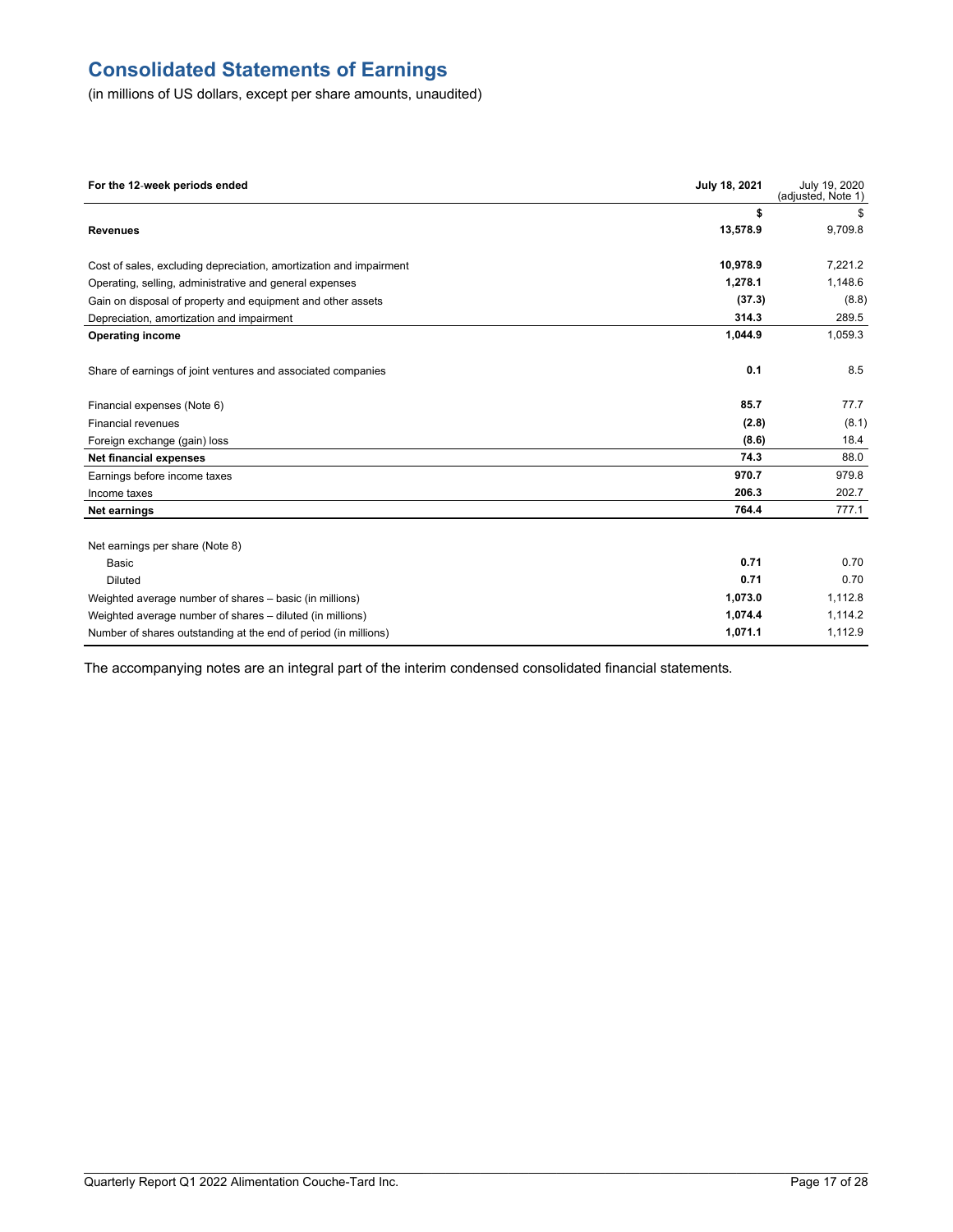# **Consolidated Statements of Comprehensive Income**

(in millions of US dollars, unaudited)

| For the 12-week periods ended                                                                                                                                                                | July 18, 2021 | July 19, 2020 |
|----------------------------------------------------------------------------------------------------------------------------------------------------------------------------------------------|---------------|---------------|
|                                                                                                                                                                                              | \$            | \$            |
| Net earnings                                                                                                                                                                                 | 764.4         | 777.1         |
| Other comprehensive income                                                                                                                                                                   |               |               |
| Items that may be reclassified subsequently to earnings                                                                                                                                      |               |               |
| <b>Translation adjustments</b>                                                                                                                                                               |               |               |
| Change in cumulative translation adjustments <sup>(1)</sup>                                                                                                                                  | (103.7)       | 246.7         |
| Change in fair value and net interest on cross-currency interest rate swaps designated as a hedge of the<br>Corporation's net investment in certain of its foreign operations <sup>(2)</sup> | (14.3)        | 39.3          |
| Cash flow hedges                                                                                                                                                                             |               |               |
| Change in fair value of financial instruments <sup>(2)</sup>                                                                                                                                 | 5.1           | 2.7           |
| Gain realized on financial instruments transferred to earnings <sup>(2)</sup>                                                                                                                | (0.6)         | (0.7)         |
| Items that will never be reclassified to earnings                                                                                                                                            |               |               |
| Net actuarial gain $(3)$                                                                                                                                                                     | 3.3           | 5.3           |
| (Loss) gain on investments in equity instruments measured at fair value through Other comprehensive income <sup>(4)</sup>                                                                    | (1.5)         | 21.5          |
| Other comprehensive (loss) income                                                                                                                                                            | (111.7)       | 314.8         |
| <b>Comprehensive income</b>                                                                                                                                                                  | 652.7         | 1,091.9       |

(1) For the 12-week periods ended July 18, 2021 and July 19, 2020, these amounts include a loss of \$4.7 (net of income taxes of \$0.7) and a gain of \$75.9 (net of income taxes of \$11.6), respectively. These losses and gains arise from the translation of long-term debts denominated in foreign currencies and designated as net investment hedges in certain of the Corporation's foreign operations.

(2) For the 12-week periods ended July 18, 2021 and July 19, 2020, these amounts are net of income tax expenses of \$2.8 and \$0.8, respectively.

(3) For the 12-week periods ended July 18, 2021 and July 19, 2020, these amounts are net of income tax expenses of \$0.8 and \$1.3, respectively.

(4) For the 12-week periods ended July 18, 2021 and July 19, 2020, these amounts are net of income tax (recoveries) expenses of \$(1.5) and \$1.2, respectively.

The accompanying notes are an integral part of the interim condensed consolidated financial statements.

\_\_\_\_\_\_\_\_\_\_\_\_\_\_\_\_\_\_\_\_\_\_\_\_\_\_\_\_\_\_\_\_\_\_\_\_\_\_\_\_\_\_\_\_\_\_\_\_\_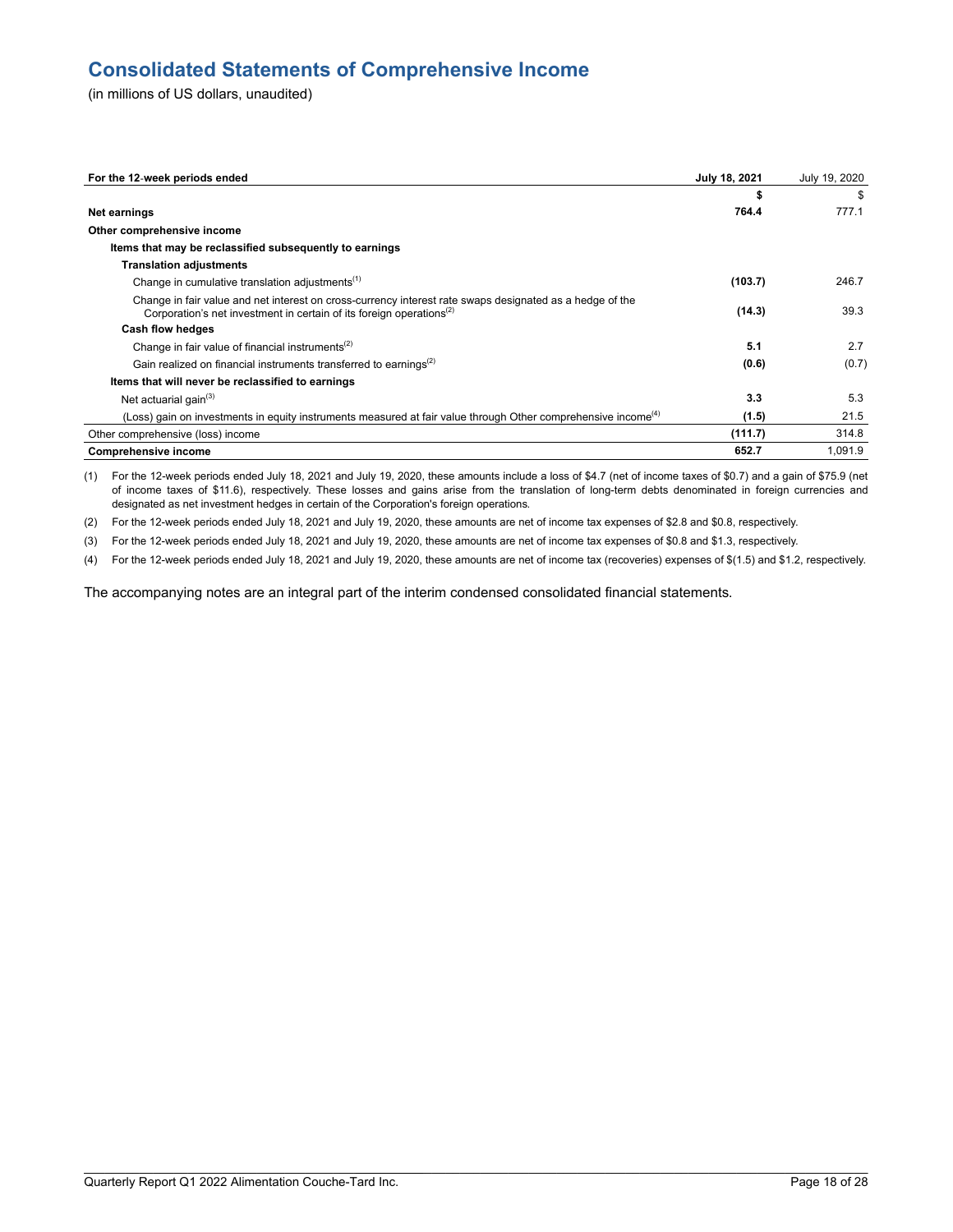# **Consolidated Statements of Changes in Equity**

(in millions of US dollars, unaudited)

Comprehensive income:

| For the 12-week period ended            |               |                                   |                          |                                                            | July 18, 2021 |
|-----------------------------------------|---------------|-----------------------------------|--------------------------|------------------------------------------------------------|---------------|
|                                         |               | Capital stock Contributed surplus | <b>Retained earnings</b> | <b>Accumulated other</b><br>comprehensive<br>loss (Note 9) | <b>Equity</b> |
|                                         |               | \$                                |                          |                                                            |               |
| Balance, beginning of period            | 670.6         | 23.6                              | 12,017.8                 | (531.1)                                                    | 12,180.9      |
| Comprehensive income:                   |               |                                   |                          |                                                            |               |
| Net earnings                            |               |                                   | 764.4                    |                                                            | 764.4         |
| Other comprehensive loss                |               |                                   |                          | (111.7)                                                    | (111.7)       |
| Comprehensive income                    |               |                                   |                          |                                                            | 652.7         |
| Share repurchases (Note 10)             | (6.7)         |                                   | (292.5)                  |                                                            | (299.2)       |
| Dividends declared                      |               |                                   | (73.9)                   |                                                            | (73.9)        |
| Stock option-based compensation expense |               | 1.2                               |                          |                                                            | 1.2           |
| Balance, end of period                  | 663.9         | 24.8                              | 12,415.8                 | (642.8)                                                    | 12,461.7      |
| For the 12-week period ended            |               |                                   |                          |                                                            | July 19, 2020 |
|                                         | Capital stock | Contributed surplus               | Retained earnings        | Accumulated other<br>comprehensive<br>loss (Note 9)        | Equity        |
|                                         | \$            | \$                                | \$                       | \$                                                         | -S            |
| Balance, beginning of period            | 694.8         | 21.4                              | 10,611.3                 | (1,260.9)                                                  | 10,066.6      |

Net earnings 777.1 777.1 Other comprehensive income 314.8 314.8 Comprehensive income 1,091.9 Dividends declared (58.5) (58.5) (58.5) (58.5) Stock option-based compensation expense 1.4 1.4 Exercise of stock options 0.9 (0.7) 0.2 **Balance, end of period** 695.7 22.1 11,329.9 (946.1) 11,101.6

The accompanying notes are an integral part of the interim condensed consolidated financial statements.

\_\_\_\_\_\_\_\_\_\_\_\_\_\_\_\_\_\_\_\_\_\_\_\_\_\_\_\_\_\_\_\_\_\_\_\_\_\_\_\_\_\_\_\_\_\_\_\_\_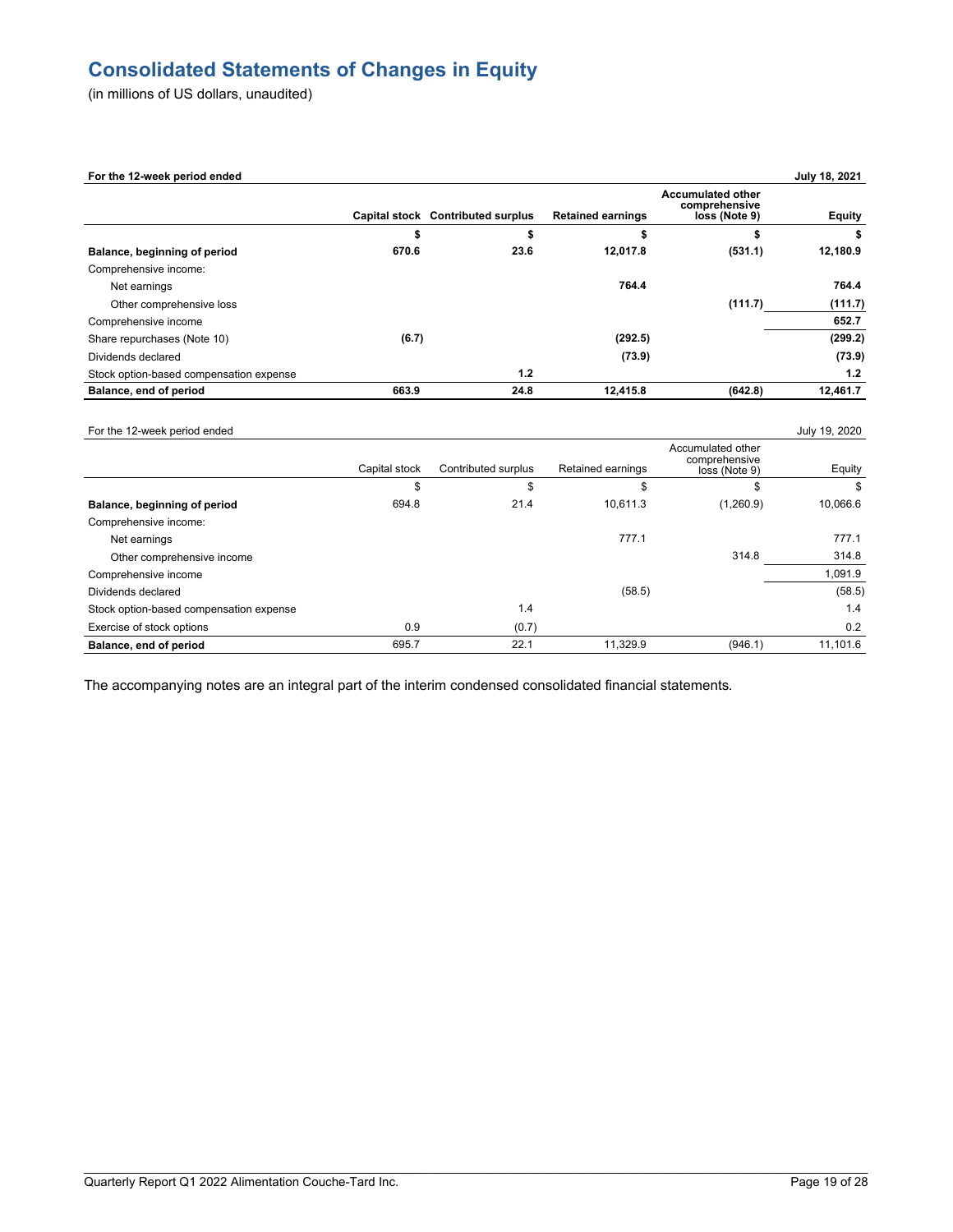# **Consolidated Statements of Cash Flows**

(in millions of US dollars, unaudited)

| For the 12-week periods ended                                                                | July 18, 2021 | July 19, 2020 |
|----------------------------------------------------------------------------------------------|---------------|---------------|
|                                                                                              | s             |               |
| <b>Operating activities</b>                                                                  |               |               |
| Net earnings                                                                                 | 764.4         | 777.1         |
| Adjustments to reconcile net earnings to net cash provided by operating activities           |               |               |
| Depreciation, amortization, impairment and amortization of financing costs                   | 315.1         | 290.6         |
| Gain on disposal of property and equipment and other assets                                  | (37.3)        | (8.8)         |
| Deferred income taxes                                                                        | 24.5          | 19.1          |
| Share of earnings of joint ventures and associated companies, net of dividends received      | 1.1           | (4.1)         |
| Net deferred credits                                                                         | 1.4           | 39.5          |
| Net changes in fuel swaps                                                                    | 12.0          | 23.8          |
| Early redemption premium and deemed interest on repayment of senior unsecured notes (Note 7) | (33.4)        |               |
| Other                                                                                        | 27.8          | 19.9          |
| Changes in non-cash working capital                                                          | 137.0         | 190.6         |
| Net cash provided by operating activities                                                    | 1,212.6       | 1,347.7       |
|                                                                                              |               |               |
| <b>Investing activities</b>                                                                  |               |               |
| Purchase of property and equipment, intangible assets and other assets                       | (334.5)       | (212.8)       |
| Proceeds from disposal of property and equipment and other assets (Note 4)                   | 51.6          | 28.3          |
| Business acquisitions and contingent consideration paid                                      | (25.0)        | (0.3)         |
| Investments in Fire & Flower (Note 5)                                                        | (7.9)         | (1.8)         |
| Change in restricted cash                                                                    | (5.7)         | (3.5)         |
| Net cash used in investing activities                                                        | (321.5)       | (190.1)       |
| <b>Financing activities</b>                                                                  |               |               |
| Repayment of senior unsecured notes (Note 7)                                                 | (994.3)       |               |
| Issuance of US-dollar-denominated senior unsecured notes, net of financing costs (Note 7)    | 990.1         |               |
| Share repurchases (Note 10)                                                                  | (316.1)       |               |
| Principal elements of lease payments and net changes in other debts                          | (118.7)       | (87.0)        |
| Settlements of derivative financial instruments (Note 7)                                     | (2.9)         | (0.1)         |
| Net decrease in term revolving unsecured operating credit facility D (Note 7)                |               | (1,500.0)     |
| Exercise of stock options                                                                    |               | 0.2           |
| Net cash used in financing activities                                                        | (441.9)       | (1,586.9)     |
| Effect of exchange rate fluctuations on cash and cash equivalents                            | (21.8)        | 57.6          |
| Net increase (decrease) in cash and cash equivalents                                         | 427.4         | (371.7)       |
| Cash and cash equivalents, beginning of period                                               | 3,015.8       | 3,641.5       |
| Cash and cash equivalents, end of period                                                     | 3,443.2       | 3,269.8       |
|                                                                                              |               |               |
| <b>Supplemental information:</b>                                                             |               |               |
| Interest and early redemption premium paid (Note 7)                                          | 89.3          | 59.0          |
| Interest and dividends received                                                              | 3.8           | 10.4          |
| Income taxes paid                                                                            | 92.7          | 114.5         |

The accompanying notes are an integral part of the interim condensed consolidated financial statements.

\_\_\_\_\_\_\_\_\_\_\_\_\_\_\_\_\_\_\_\_\_\_\_\_\_\_\_\_\_\_\_\_\_\_\_\_\_\_\_\_\_\_\_\_\_\_\_\_\_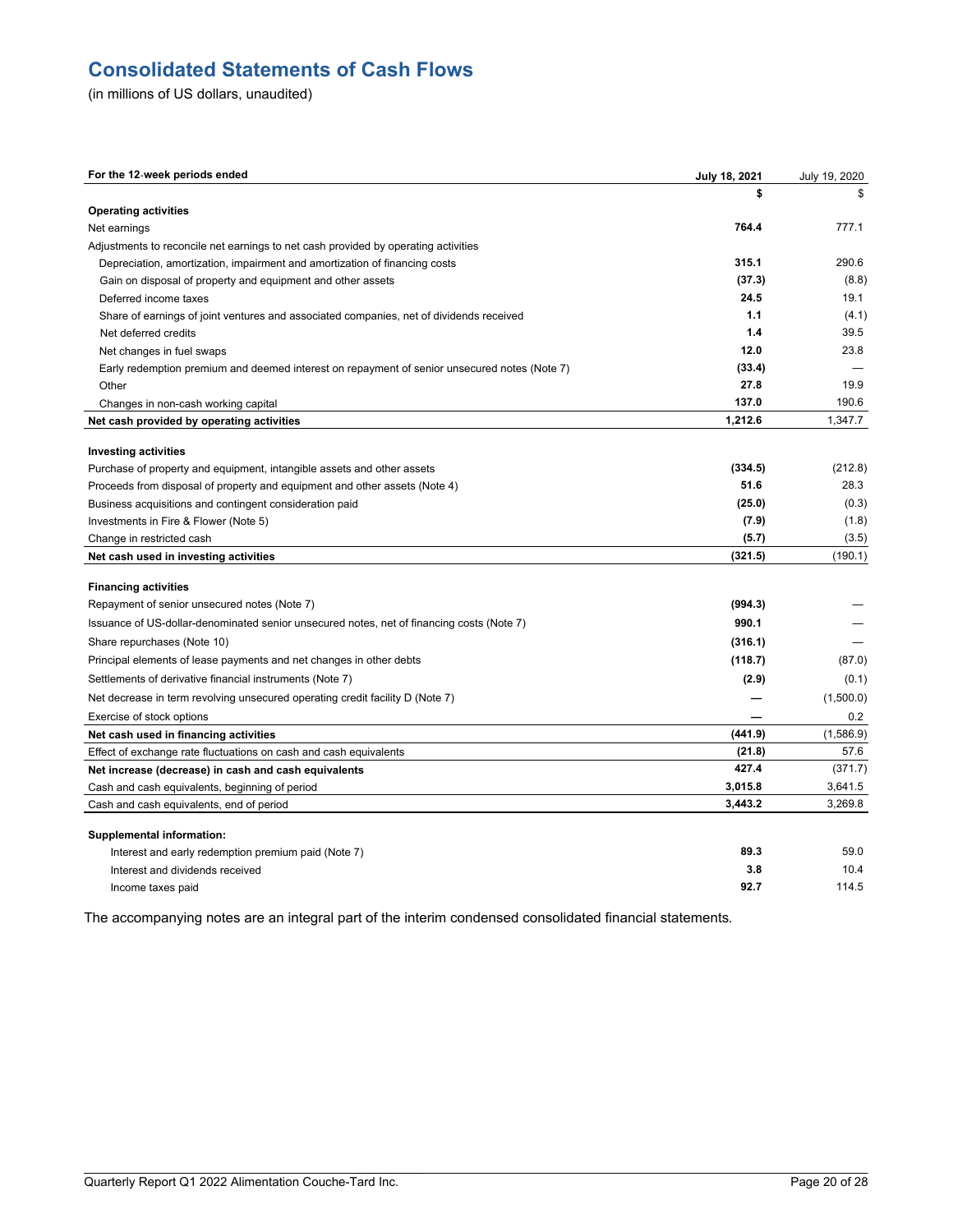# **Consolidated Balance Sheets**

(in millions of US dollars, unaudited)

|                                                           | As at<br>July 18, 2021 | As at<br>April 25, 2021 |
|-----------------------------------------------------------|------------------------|-------------------------|
|                                                           | \$                     | \$                      |
| <b>Assets</b>                                             |                        |                         |
| <b>Current assets</b>                                     |                        |                         |
| Cash and cash equivalents                                 | 3,443.2                | 3,015.8                 |
| Restricted cash                                           | 9.1                    | 3.4                     |
| Accounts receivable                                       | 2,022.2                | 1,771.7                 |
| Inventories                                               | 1,879.9                | 1,767.6                 |
| Prepaid expenses                                          | 108.6                  | 111.7                   |
| Assets held for sale (Note 4)                             | 294.8                  | 335.1                   |
| Other short-term financial assets (Note 12)               | 12.2                   | 11.0                    |
| Income taxes receivable                                   | 99.2                   | 105.6                   |
|                                                           | 7,869.2                | 7,121.9                 |
| Property and equipment                                    | 10,802.1               | 10,870.1                |
| Right-of-use assets                                       | 3,149.9                | 3,069.1                 |
| Intangible assets                                         | 709.9                  | 716.9                   |
| Goodwill                                                  | 5,921.0                | 5,946.3                 |
| Other assets                                              | 406.1                  | 389.7                   |
| Other long-term financial assets (Note 5)                 | 10.1                   | 20.1                    |
| Investments in joint ventures and associated companies    | 207.3                  | 199.8                   |
| Deferred income taxes                                     | 61.7                   | 60.6                    |
|                                                           | 29,137.3               | 28,394.5                |
| Liabilities                                               |                        |                         |
| <b>Current liabilities</b>                                |                        |                         |
| Accounts payable and accrued liabilities                  | 4,370.5                | 3.994.3                 |
| Short-term provisions                                     | 129.8                  | 154.6                   |
| Other short-term financial liabilities (Note 12)          | 30.7                   | 26.6                    |
| Income taxes payable                                      | 237.6                  | 155.6                   |
| Liabilities associated with assets held for sale (Note 4) | 70.6                   | 91.9                    |
| Current portion of long-term debt (Note 7)                | 62.2                   | 1,107.3                 |
| Current portion of lease liabilities                      | 407.1                  | 419.4                   |
|                                                           | 5,308.5                | 5,949.7                 |
| Long-term debt (Note 7)                                   | 6,237.4                | 5,282.6                 |
| Lease liabilities                                         | 2,889.2                | 2,792.7                 |
| Long-term provisions                                      | 622.4                  | 631.0                   |
| Pension benefit liability                                 | 97.8                   | 98.1                    |
| Other long-term financial liabilities (Note 12)           | 93.9                   | 79.6                    |
| Deferred credits and other liabilities                    | 267.1                  | 251.3                   |
| Deferred income taxes                                     | 1,159.3                | 1,128.6                 |
|                                                           | 16,675.6               | 16,213.6                |
|                                                           |                        |                         |
| <b>Equity</b>                                             |                        |                         |
| Capital stock (Note 10)                                   | 663.9                  | 670.6                   |
| Contributed surplus                                       | 24.8                   | 23.6                    |
| Retained earnings                                         | 12,415.8               | 12,017.8                |
| Accumulated other comprehensive loss (Note 9)             | (642.8)                | (531.1)                 |
|                                                           | 12,461.7               | 12,180.9                |
|                                                           | 29,137.3               | 28,394.5                |

The accompanying notes are an integral part of the interim condensed consolidated financial statements.

\_\_\_\_\_\_\_\_\_\_\_\_\_\_\_\_\_\_\_\_\_\_\_\_\_\_\_\_\_\_\_\_\_\_\_\_\_\_\_\_\_\_\_\_\_\_\_\_\_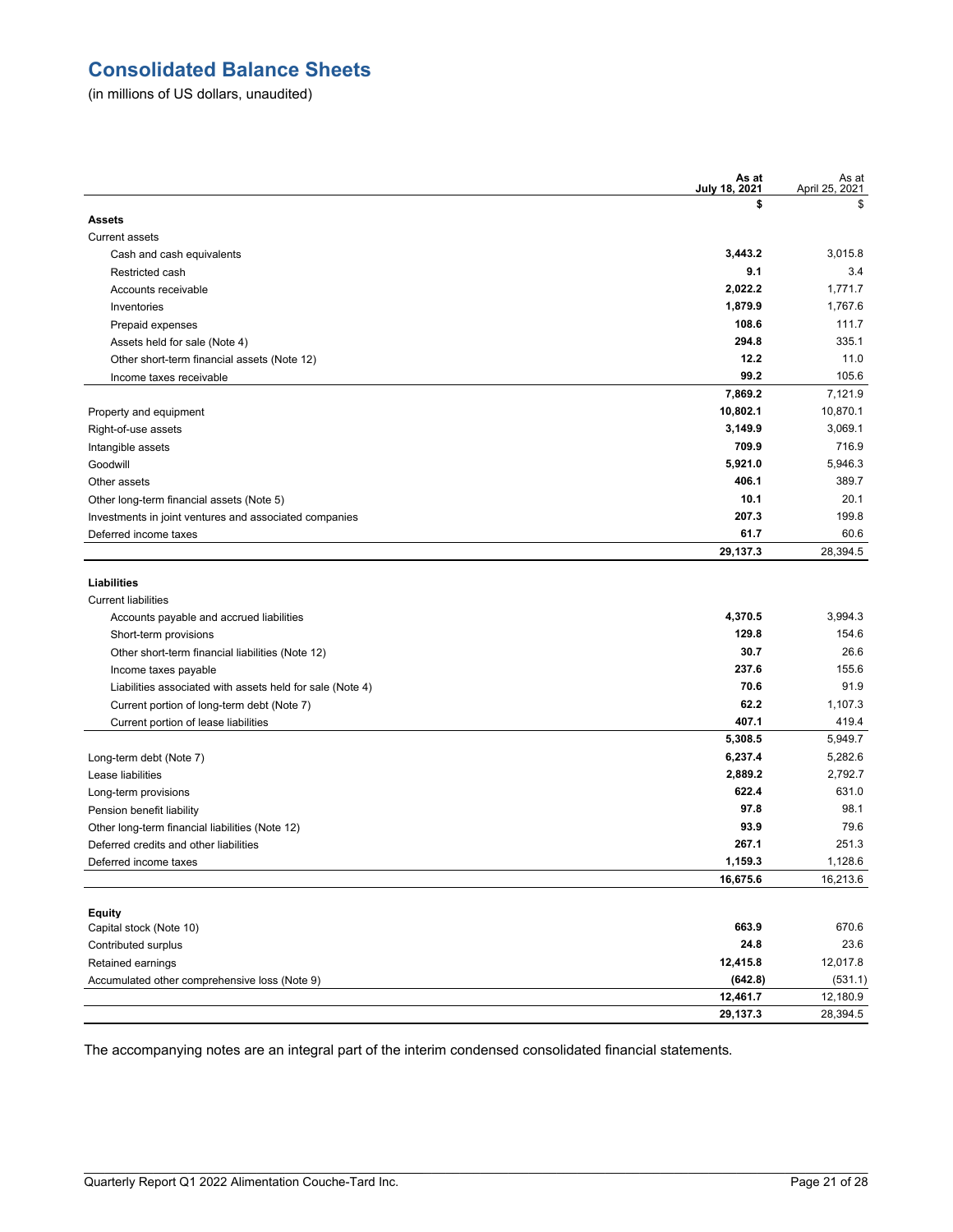(in millions of US dollars, except per share and stock option data, or unless otherwise noted)

## **1. CONSOLIDATED FINANCIAL STATEMENTS PRESENTATION**

The unaudited interim condensed consolidated financial statements (the "interim financial statements") have been prepared by the Corporation in accordance with International Financial Reporting Standards ("IFRS") as issued by the International Accounting Standards Board ("IASB") applicable to the preparation of interim financial statements, including IAS 34 *Interim Financial Reporting*.

These interim financial statements have been prepared in accordance with the same accounting policies and methods as the audited annual consolidated financial statements for the year ended April 25, 2021. The interim financial statements do not include all the information required for complete financial statements and should be read in conjunction with the audited annual consolidated financial statements and notes thereto in the Corporation's 2021 Annual Report (the "fiscal 2021 consolidated financial statements"). The results of operations for the interim periods presented do not necessarily reflect results expected for the full fiscal year. The Corporation's business follows a seasonal pattern. The busiest period is generally the first half-year of each fiscal year, which includes summer sales.

On August 31, 2021, the Corporation's interim financial statements were approved by the Board of Directors.

#### **Comparative figures**

#### *Classification of internal logistics costs*

During the fiscal year ended April 25, 2021, the Corporation changed its classification of internal logistics costs, which were previously included in Operating, selling, administrative and general expenses, and are now included in Cost of sales, excluding depreciation, amortization and impairment in the consolidated statements of earnings. This classification change was applied retroactively and the comparative figures for the 12-week period ended July 19, 2020 were adjusted to reflect this change which had no impact on net earnings and net earnings per share.

The table below shows, for the impacted line items only, the previously published figures, the adjustments stemming from this change and the adjusted figures:

| For the 12-week period ended                                       |                  |                    | July 19, 2020 |
|--------------------------------------------------------------------|------------------|--------------------|---------------|
|                                                                    | <b>Published</b> | <b>Adiustments</b> | Adiusted      |
|                                                                    |                  |                    |               |
| Cost of sales, excluding depreciation, amortization and impairment | 7.198.8          | 22.4               | 7.221.2       |
| Operating, selling, administrative and general expenses            | 1.171.0          | (22.4)             | 1.148.6       |

## **2. ACCOUNTING POLICIES**

#### **Use of estimates and judgments**

In response to the effects of the COVID-19 pandemic, the Corporation continued to assess the uncertainties surrounding the crisis and its potential impact on the carrying amount of its assets and liabilities. This assessment, which required the use of significant judgments and estimates, had no material impact on the Corporation's interim financial statements for the 12-week period ended July 18, 2021. The Corporation will continue to closely monitor the impact of COVID-19 as it continues to develop during its fiscal year ending April 24, 2022. Further information on significant accounting judgments and estimates is detailed in Note 3 of the fiscal 2021 consolidated financial statements.

 $\mathcal{L}_\mathcal{L} = \mathcal{L}_\mathcal{L} = \mathcal{L}_\mathcal{L} = \mathcal{L}_\mathcal{L} = \mathcal{L}_\mathcal{L} = \mathcal{L}_\mathcal{L} = \mathcal{L}_\mathcal{L} = \mathcal{L}_\mathcal{L} = \mathcal{L}_\mathcal{L} = \mathcal{L}_\mathcal{L} = \mathcal{L}_\mathcal{L} = \mathcal{L}_\mathcal{L} = \mathcal{L}_\mathcal{L} = \mathcal{L}_\mathcal{L} = \mathcal{L}_\mathcal{L} = \mathcal{L}_\mathcal{L} = \mathcal{L}_\mathcal{L}$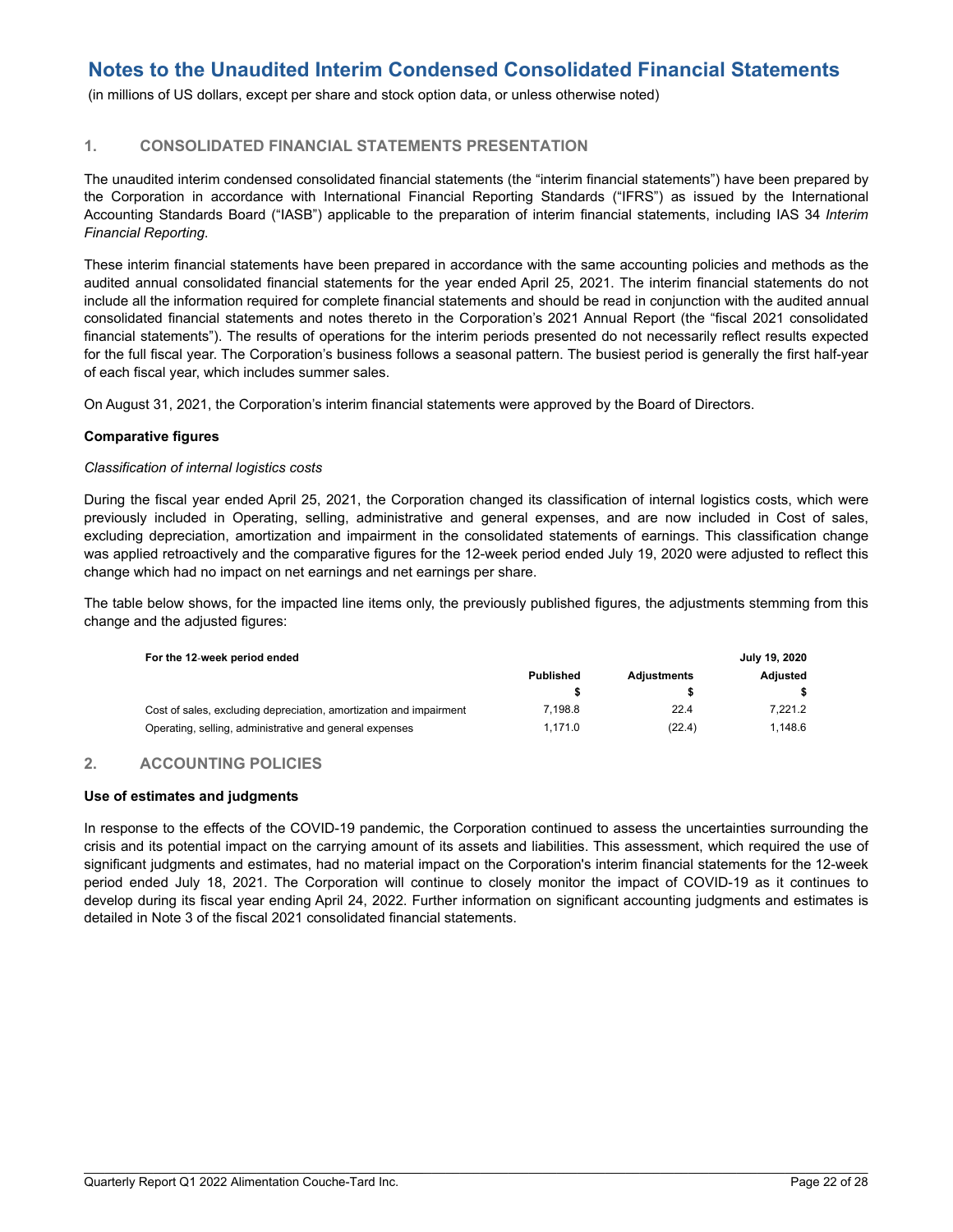(in millions of US dollars, except per share and stock option data, or unless otherwise noted)

#### **3. BUSINESS ACQUISITIONS**

On July 30, 2021, subsequent to the end of the first quarter of fiscal 2022, the Corporation entered into a binding agreement to acquire Cape D'Or Holdings Limited, Barrington Terminals Limited and other related holding entities, which operate an independent convenience store and fuel network in Atlantic Canada under the Esso, Go! Stores and Wilsons Gas Stops brands ("Wilsons"). The Wilsons network comprises 79 company-operated convenience retail and fuel locations, 147 dealer locations, and a fuel terminal in Halifax, Canada. The transaction, which would be financed using the Corporation's available cash and/or existing credit facilities, is expected to close in the first half of calendar year 2022 and is subject to customary closing conditions and regulatory approvals, including those under the *Competition Act* (Canada).

On August 24, 2021, subsequent to the end of the first quarter of fiscal 2022, the Corporation entered into a binding agreement to acquire, through a single transaction, 35 company-operated stores predominately located in Oregon and Western Washington, within the United States. This transaction is expected to close during the second quarter of fiscal 2022.

For the 12-week period ended July 18, 2021, acquisition costs of \$0.8 in connection with these agreements and other unrealized and ongoing acquisitions are included in Operating, selling, administrative and general expenses.

#### **4. DISPOSAL OF BUSINESS**

During the 12-week period ended July 18, 2021, the Corporation completed the sale of 48 sites located in Oklahoma, within the United States, to Casey's General Stores Inc. for cash consideration of \$40.3. The transaction resulted in a gain of \$13.6, which is included in Gain on disposal of property and equipment and other assets in the consolidated statement of earnings.

On March 22, 2021, the Corporation announced its intention to sell certain sites across 28 states in the United States and 6 provinces in Canada. The decision to dispose of these sites was based on the outcome of a strategic review of the Corporation's network. As of July 18, 2021, 265 sites in the United States and 36 sites in Canada met the criteria for classification as held for sale and the Corporation expects that these sites will be sold to various buyers during its fiscal year ending April 24, 2022. The following assets and liabilities were classified as held for sale as at July 18, 2021:

|                        | \$    |
|------------------------|-------|
| <b>Assets</b>          |       |
| Inventory              | 38.8  |
| Property and equipment | 126.9 |
| Right-of-use assets    | 62.5  |
| Intangible assets      | 0.8   |
| Goodwill               | 65.8  |
|                        | 294.8 |
| <b>Liabilities</b>     |       |
| Lease liabilities      | 61.9  |
| Provisions             | 8.7   |
|                        | 70.6  |

#### **5. INVESTMENTS IN FIRE & FLOWER HOLDINGS CORP. ("FIRE & FLOWER")**

#### **Convertible debentures and common share warrants**

During the 12-week period ended July 18, 2021, the Corporation exercised the Series A-3 Warrants for cash consideration of CA \$9.8 (\$7.9).

The Corporation continues to own convertible debentures and common share warrants for which there were no changes to the valuation techniques described in Note 7 of the fiscal 2021 consolidated financial statements (Level 3). The following key unobservable input was used in establishing their fair value:

• Expected volatility: Fluctuation of that input stems mainly from the developing market in which Fire & Flower operates. As at July 18, 2021, with all other variables held constant, a 5% increase or decrease in the 80% expected volatility used would not have had a significant impact on the fair value of the convertible debentures and common share warrants.

 $\mathcal{L}_\mathcal{L} = \mathcal{L}_\mathcal{L} = \mathcal{L}_\mathcal{L} = \mathcal{L}_\mathcal{L} = \mathcal{L}_\mathcal{L} = \mathcal{L}_\mathcal{L} = \mathcal{L}_\mathcal{L} = \mathcal{L}_\mathcal{L} = \mathcal{L}_\mathcal{L} = \mathcal{L}_\mathcal{L} = \mathcal{L}_\mathcal{L} = \mathcal{L}_\mathcal{L} = \mathcal{L}_\mathcal{L} = \mathcal{L}_\mathcal{L} = \mathcal{L}_\mathcal{L} = \mathcal{L}_\mathcal{L} = \mathcal{L}_\mathcal{L}$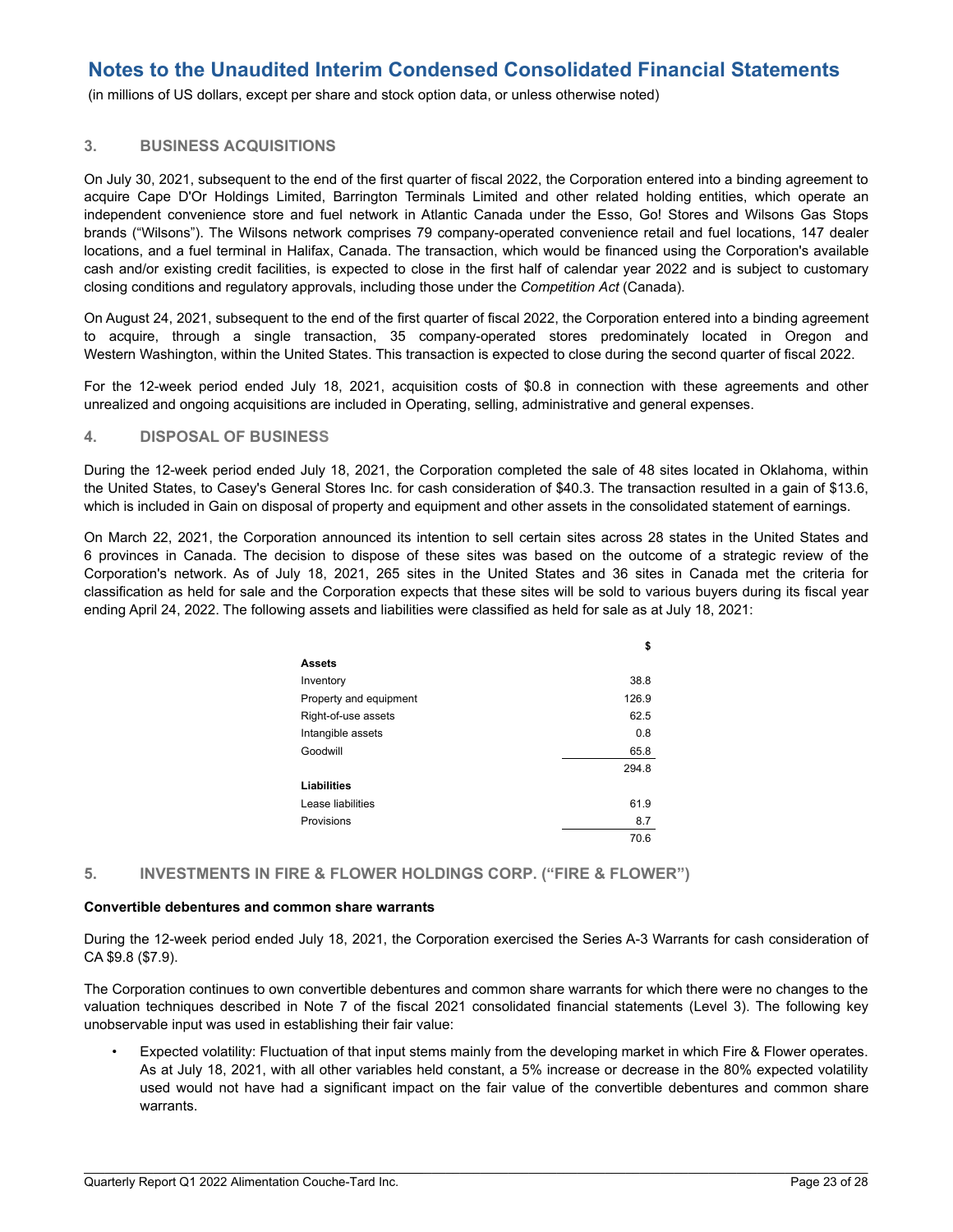(in millions of US dollars, except per share and stock option data, or unless otherwise noted)

The table below shows the amounts related to the convertible debentures and common share warrants presented on the consolidated balance sheets:

|                                                 | <b>Estimated fair value</b><br>of the convertible<br>debentures | Estimated fair value Estimated total fair<br>of the common share<br>warrants | value of the<br>financial assets | Deferred<br>differences | Net carrving<br>amount |
|-------------------------------------------------|-----------------------------------------------------------------|------------------------------------------------------------------------------|----------------------------------|-------------------------|------------------------|
|                                                 |                                                                 |                                                                              |                                  |                         | s                      |
| 12-week period ended July 18, 2021              |                                                                 |                                                                              |                                  |                         |                        |
| Balance, beginning of period                    | 3.0                                                             | 37.0                                                                         | 40.0                             | (18.6)                  | 21.4                   |
| Loss recognized to Other finance costs (Note 6) | (0.3)                                                           | (12.5)                                                                       | (12.8)                           | 2.7                     | (10.1)                 |
| Exercise of common share warrants               |                                                                 | (1.4)                                                                        | (1.4)                            |                         | (1.4)                  |
| Effect of exchange rate variations              |                                                                 | 0.1                                                                          | 0.1                              | 0.1                     | 0.2                    |
| Balance, end of period                          | 2.7                                                             | 23.2                                                                         | 25.9                             | (15.8)                  | 10.1                   |

The Corporation performs the valuations of its financial instruments required for financial reporting purposes, including Level 2 and Level 3 fair values. Changes in Level 2 and Level 3 fair values are analyzed at the end of each reporting period by the Corporation and reports explaining the reasons for the fair value movements are presented to the Corporation's management.

#### **Significant influence**

Fire & Flower is a publicly traded company and its accounting periods do not coincide with the Corporation's accounting periods, therefore the Corporation used Fire & Flower's financial statements for the reporting period ended May 1, 2021, adjusted to reflect significant transactions, if any, in applying the equity method for the 12-week period ended July 18, 2021.

#### **6. FINANCIAL EXPENSES**

| For the 12-week periods ended | July 18, 2021<br>July 19, 2020 |      |
|-------------------------------|--------------------------------|------|
|                               |                                | \$   |
| Interest on long-term debt    | 51.5                           | 51.0 |
| Interest on lease liabilities | 19.7                           | 19.5 |
| Accretion of provisions       | 3.5                            | 3.4  |
| Other finance costs           | 11.0                           | 3.8  |
|                               | 85.7                           | 77.7 |

## **7. LONG-TERM DEBT**

|                                                                                                  | As at July 18, 2021 | As at April 25, 2021 |
|--------------------------------------------------------------------------------------------------|---------------------|----------------------|
|                                                                                                  |                     |                      |
| US-dollar-denominated senior unsecured notes, maturing from July 2027 to May 2051 <sup>(a)</sup> | 3,965.4             | 4,002.9              |
| Canadian-dollar-denominated senior unsecured notes, maturing from November 2022 to June 2025     | 1,308.2             | 1.319.1              |
| Euro-denominated senior unsecured notes, maturing in May 2026                                    | 882.3               | 902.0                |
| NOK-denominated senior unsecured notes, maturing in February 2026                                | 76.4                | 80.8                 |
| Other debts                                                                                      | 67.3                | 85.1                 |
|                                                                                                  | 6.299.6             | 6.389.9              |
| Current portion of long-term debt                                                                | 62.2                | 1.107.3              |
| Long-term portion of long-term debt                                                              | 6.237.4             | 5.282.6              |
|                                                                                                  |                     |                      |

 $\mathcal{L}_\mathcal{L} = \mathcal{L}_\mathcal{L} = \mathcal{L}_\mathcal{L} = \mathcal{L}_\mathcal{L} = \mathcal{L}_\mathcal{L} = \mathcal{L}_\mathcal{L} = \mathcal{L}_\mathcal{L} = \mathcal{L}_\mathcal{L} = \mathcal{L}_\mathcal{L} = \mathcal{L}_\mathcal{L} = \mathcal{L}_\mathcal{L} = \mathcal{L}_\mathcal{L} = \mathcal{L}_\mathcal{L} = \mathcal{L}_\mathcal{L} = \mathcal{L}_\mathcal{L} = \mathcal{L}_\mathcal{L} = \mathcal{L}_\mathcal{L}$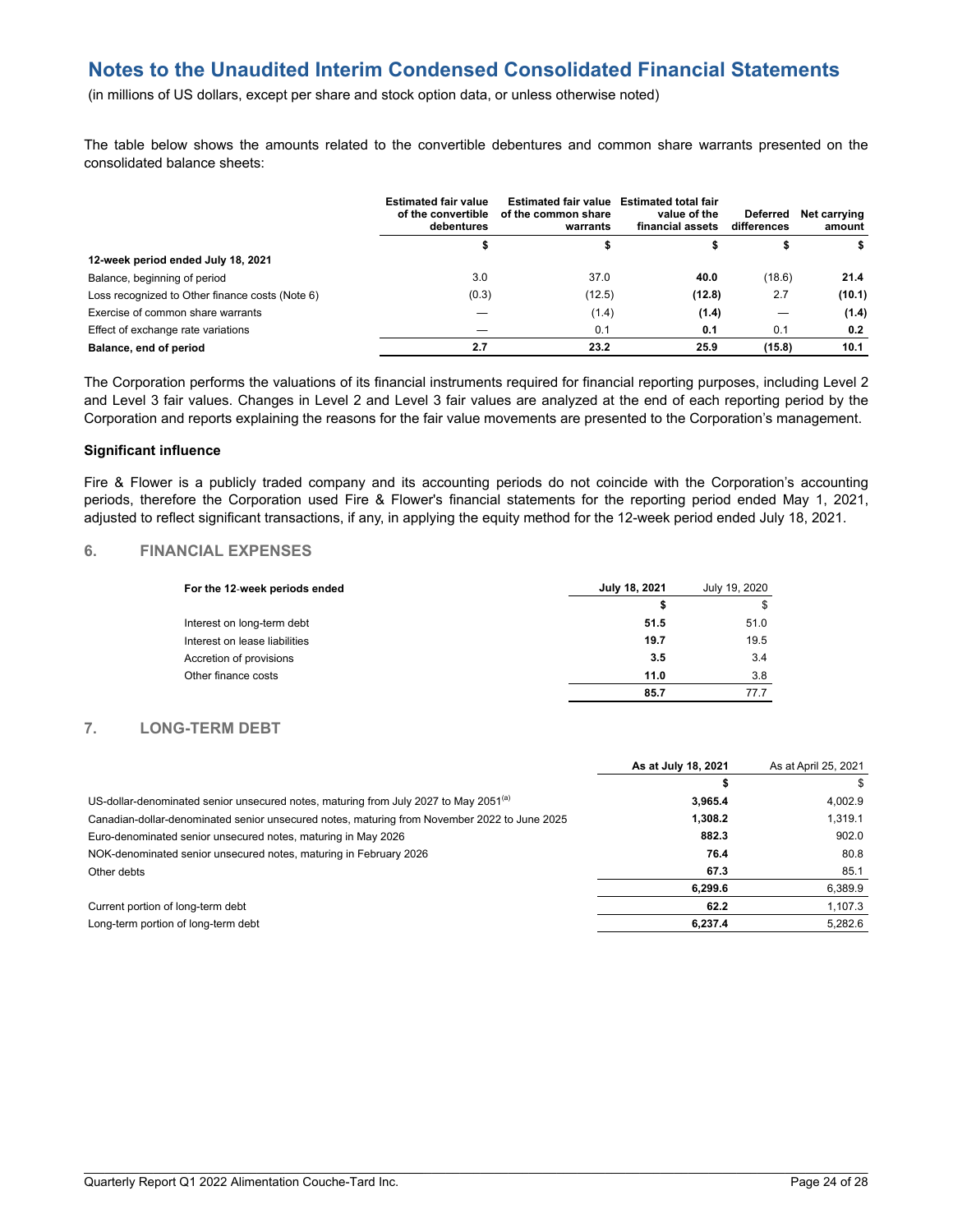(in millions of US dollars, except per share and stock option data, or unless otherwise noted)

#### **(a) US-dollar-denominated senior unsecured notes**

On May 13, 2021, the Corporation issued US-dollar-denominated senior unsecured notes totaling \$1,000.0, consisting of the following:

|                                   | <b>Principal</b><br>amount | Maturity     | Coupon rate | <b>Effective rate</b> | Interest payment dates                             |
|-----------------------------------|----------------------------|--------------|-------------|-----------------------|----------------------------------------------------|
| May 13, 2021 issuance             | \$650.0                    | May 13, 2041 | 3.439%      | 3.503%                | May 13 <sup>th</sup> and November 13 <sup>th</sup> |
| May 13, 2021 Green Bonds issuance | \$350.0                    | May 13, 2051 | 3.625%      | 3.687%                | May 13 <sup>th</sup> and November 13 <sup>th</sup> |

An amount equal to the \$346.1 net proceeds of the \$350.0 Green Bonds tranche will be used to finance projects that contribute to environmental sustainability.

A portion of these \$1,000.0 US-dollar-denominated senior unsecured notes was subject to interest rate locks in anticipation of the issuance. On May 10, 2021, prior to their maturity, the Corporation settled all its interest rate locks. The total cumulative loss of \$2.9 recognized to Accumulated other comprehensive loss in relation with these interest rate locks will be amortized to earnings over the term of the new US-dollar-denominated senior unsecured notes as an increase to the related interest expense.

On May 14, 2021, the Corporation fully repaid its \$1,000.0 US-dollar-denominated senior unsecured notes issued on July 26, 2017 and which were set to mature on July 26, 2022. The repayment was settled using the \$644.0 net proceeds from the \$650.0 US-dollar-denominated senior unsecured notes issued on May 13, 2021, as well as with cash on hand and included an early redemption premium of \$27.7. In the consolidated statement of cash flows for the 12-week period ended July 18, 2021, the repayment of \$1,027.7 is broken down between operating activities and financing activities. The early redemption premium of \$27.7 and an amount of \$5.7 representing the financing costs paid on the July 26, 2017 issuance are presented in operating activities, and an amount of \$994.3 representing the net proceeds from the July 26, 2017 issuance is presented in financing activities.

#### **US-dollar-denominated term revolving unsecured operating credit facility D**

As at July 18, 2021, the operating credit facility D was not used and the Corporation was in compliance with the restrictive covenants and ratios imposed by the credit facility agreement. During the 12-week period ended July 18, 2021, the maturity of the operating credit facility was extended to May 2026.

#### **8. NET EARNINGS PER SHARE**

The following table presents the information for the computation of basic and diluted net earnings per share:

|                                                                    |                                       | 12-week period ended July 18, 2021 |                                  |              | 12-week period ended July 19, 2020                       |                           |  |  |
|--------------------------------------------------------------------|---------------------------------------|------------------------------------|----------------------------------|--------------|----------------------------------------------------------|---------------------------|--|--|
|                                                                    | average number<br><b>Net earnings</b> |                                    | <b>Net earnings</b><br>per share | Net earnings | Weighted<br>average number<br>of shares<br>(in millions) | Net earnings<br>per share |  |  |
|                                                                    | \$                                    |                                    |                                  |              |                                                          | \$                        |  |  |
| Basic net earnings attributable to<br>Class A and B shareholders   | 764.4                                 | 1.073.0                            | 0.71                             | 777.1        | 1.112.8                                                  | 0.70                      |  |  |
| Dilutive effect of stock options                                   |                                       | 1.4                                |                                  |              | 1.4                                                      |                           |  |  |
| Diluted net earnings attributable to<br>Class A and B shareholders | 764.4                                 | 1.074.4                            | 0.71                             | 777.1        | 1.114.2                                                  | 0.70                      |  |  |

When they have an antidilutive effect, stock options must be excluded from the calculation of the diluted net earnings per share. For the 12-week periods ended July 18, 2021 and July 19, 2020, 504,679 and 462,040 stock options were excluded, respectively.

 $\mathcal{L}_\mathcal{L} = \mathcal{L}_\mathcal{L} = \mathcal{L}_\mathcal{L} = \mathcal{L}_\mathcal{L} = \mathcal{L}_\mathcal{L} = \mathcal{L}_\mathcal{L} = \mathcal{L}_\mathcal{L} = \mathcal{L}_\mathcal{L} = \mathcal{L}_\mathcal{L} = \mathcal{L}_\mathcal{L} = \mathcal{L}_\mathcal{L} = \mathcal{L}_\mathcal{L} = \mathcal{L}_\mathcal{L} = \mathcal{L}_\mathcal{L} = \mathcal{L}_\mathcal{L} = \mathcal{L}_\mathcal{L} = \mathcal{L}_\mathcal{L}$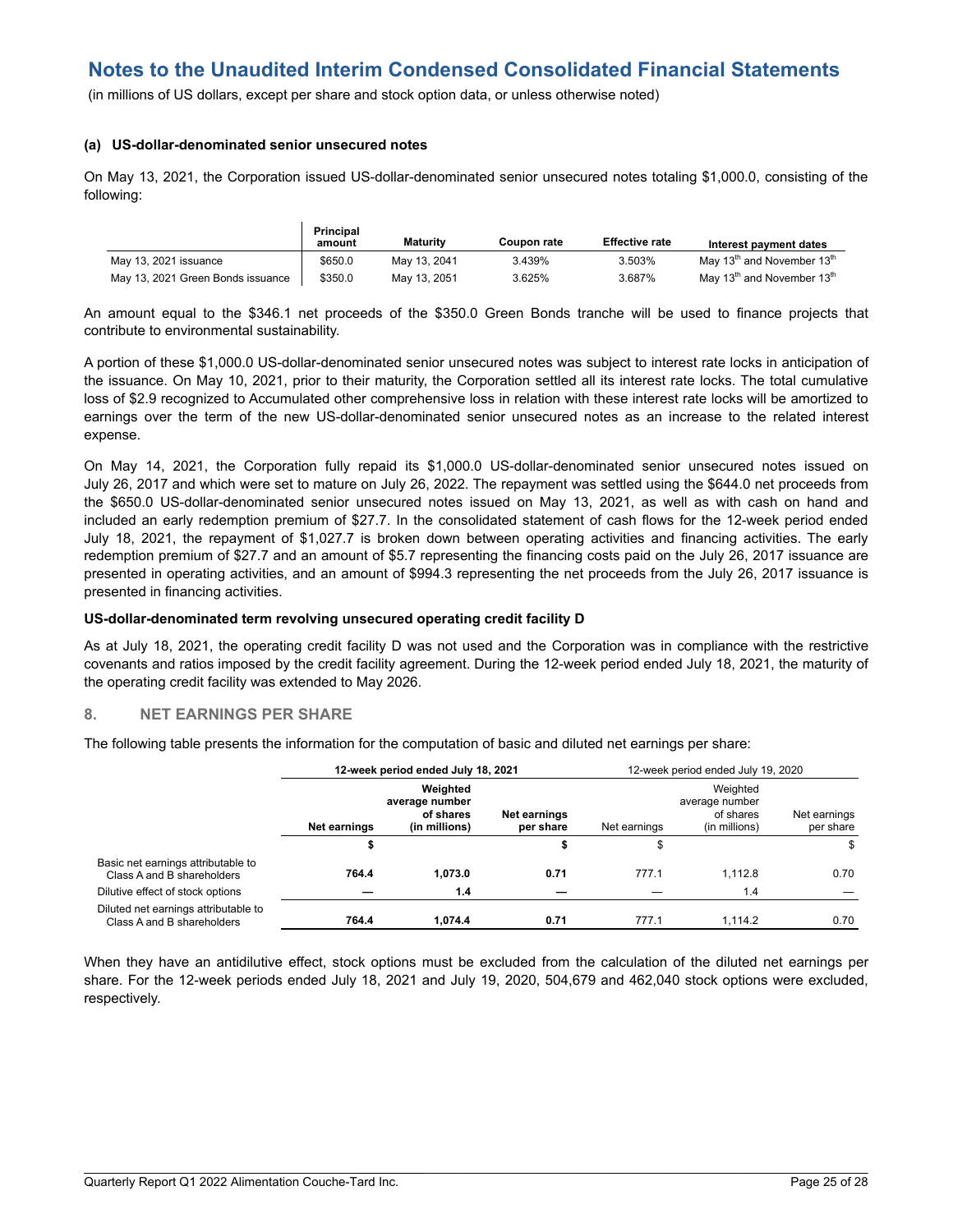(in millions of US dollars, except per share and stock option data, or unless otherwise noted)

## **9. ACCUMULATED OTHER COMPREHENSIVE LOSS**

|                                    | Cumulative<br>translation<br>adjustments <sup>(a)</sup> | Net investment<br>hedae <sup>(a)</sup> | <b>Cash flow</b><br>hedge <sup>(a)</sup> | <b>Cumulative net</b><br>actuarial<br>gain (loss) <sup>(b)</sup> | Investments in equity<br>instruments measured<br>at fair value through<br>Other comprehensive<br>income <sup>(b)</sup> | <b>Accumulated other</b><br>comprehensive loss |
|------------------------------------|---------------------------------------------------------|----------------------------------------|------------------------------------------|------------------------------------------------------------------|------------------------------------------------------------------------------------------------------------------------|------------------------------------------------|
|                                    | \$                                                      | \$                                     | \$                                       | \$                                                               | \$                                                                                                                     | \$                                             |
| 12-week period ended July 18, 2021 |                                                         |                                        |                                          |                                                                  |                                                                                                                        |                                                |
| Balance, beginning of period       | (257.8)                                                 | (280.6)                                | (8.9)                                    | 15.9                                                             | 0.3                                                                                                                    | (531.1)                                        |
| Other comprehensive (loss) income  | (103.7)                                                 | (14.3)                                 | 4.5                                      | 3.3                                                              | (1.5)                                                                                                                  | (111.7)                                        |
| Balance, end of period             | (361.5)                                                 | (294.9)                                | (4.4)                                    | 19.2                                                             | (1.2)                                                                                                                  | (642.8)                                        |
| 12-week period ended July 19, 2020 |                                                         |                                        |                                          |                                                                  |                                                                                                                        |                                                |
| Balance, beginning of period       | (764.9)                                                 | (451.0)                                | (3.7)                                    | (27.3)                                                           | (14.0)                                                                                                                 | (1,260.9)                                      |
| Other comprehensive income         | 246.7                                                   | 39.3                                   | 2.0                                      | 5.3                                                              | 21.5                                                                                                                   | 314.8                                          |
| Balance, end of period             | (518.2)                                                 | (411.7)                                | (1.7)                                    | (22.0)                                                           | 7.5                                                                                                                    | (946.1)                                        |

(a) May be reclassified subsequently to earnings.

(b) Will never be reclassified to earnings.

**10. CAPITAL STOCK**

#### **Issued and outstanding shares**

As at July 18, 2021, the Corporation had 253,803,100 issued and outstanding Class A multiple-voting shares (253,803,100 as at April 25, 2021), with each share comprising 10 votes, and 817,338,471 issued and outstanding Class B subordinate voting shares (825,809,027 as at April 25, 2021), with each share comprising 1 vote.

The changes in the outstanding number of Class B subordinate voting shares are as follows:

|                                                  | 12-week period ended<br>July 18, 2021 |
|--------------------------------------------------|---------------------------------------|
| Class B subordinate voting shares (in thousands) |                                       |
| Balance, beginning of period                     | 825.809                               |
| Share repurchases <sup>(a)</sup>                 | (8, 471)                              |
| Balance, end of period                           | 817.338                               |

#### **(a) Share repurchase program**

On April 21, 2021, the Toronto Stock Exchange approved the implementation of a share repurchase program, which took effect on April 26, 2021. The program allows the Corporation to repurchase up to 32,056,988 Class B subordinate voting shares, representing 4.0% of the 801,424,691 Class B subordinate voting shares of the public float issued and outstanding as at April 19, 2021. The share repurchase period will end no later than April 25, 2022. During the 12-week period ended July 18, 2021, the Corporation repurchased 8,471,000 Class B subordinate voting shares under the program, for an amount of \$299.2.

When making such repurchases, the number of Class B subordinate voting shares in circulation is reduced and the proportionate interest of all remaining shareholders in the Corporation's share capital is increased on a pro rata basis. All shares repurchased under the share repurchase program were cancelled upon their repurchase. An automatic securities purchase plan, which was pre-cleared by the Toronto Stock Exchange upon approbation of the program, is also in place and could allow a designated broker to repurchase the Corporation's shares on its behalf within parameters established by the Corporation. No automatic securities purchase plan was in effect as at July 18, 2021.

 $\mathcal{L}_\mathcal{L} = \mathcal{L}_\mathcal{L} = \mathcal{L}_\mathcal{L} = \mathcal{L}_\mathcal{L} = \mathcal{L}_\mathcal{L} = \mathcal{L}_\mathcal{L} = \mathcal{L}_\mathcal{L} = \mathcal{L}_\mathcal{L} = \mathcal{L}_\mathcal{L} = \mathcal{L}_\mathcal{L} = \mathcal{L}_\mathcal{L} = \mathcal{L}_\mathcal{L} = \mathcal{L}_\mathcal{L} = \mathcal{L}_\mathcal{L} = \mathcal{L}_\mathcal{L} = \mathcal{L}_\mathcal{L} = \mathcal{L}_\mathcal{L}$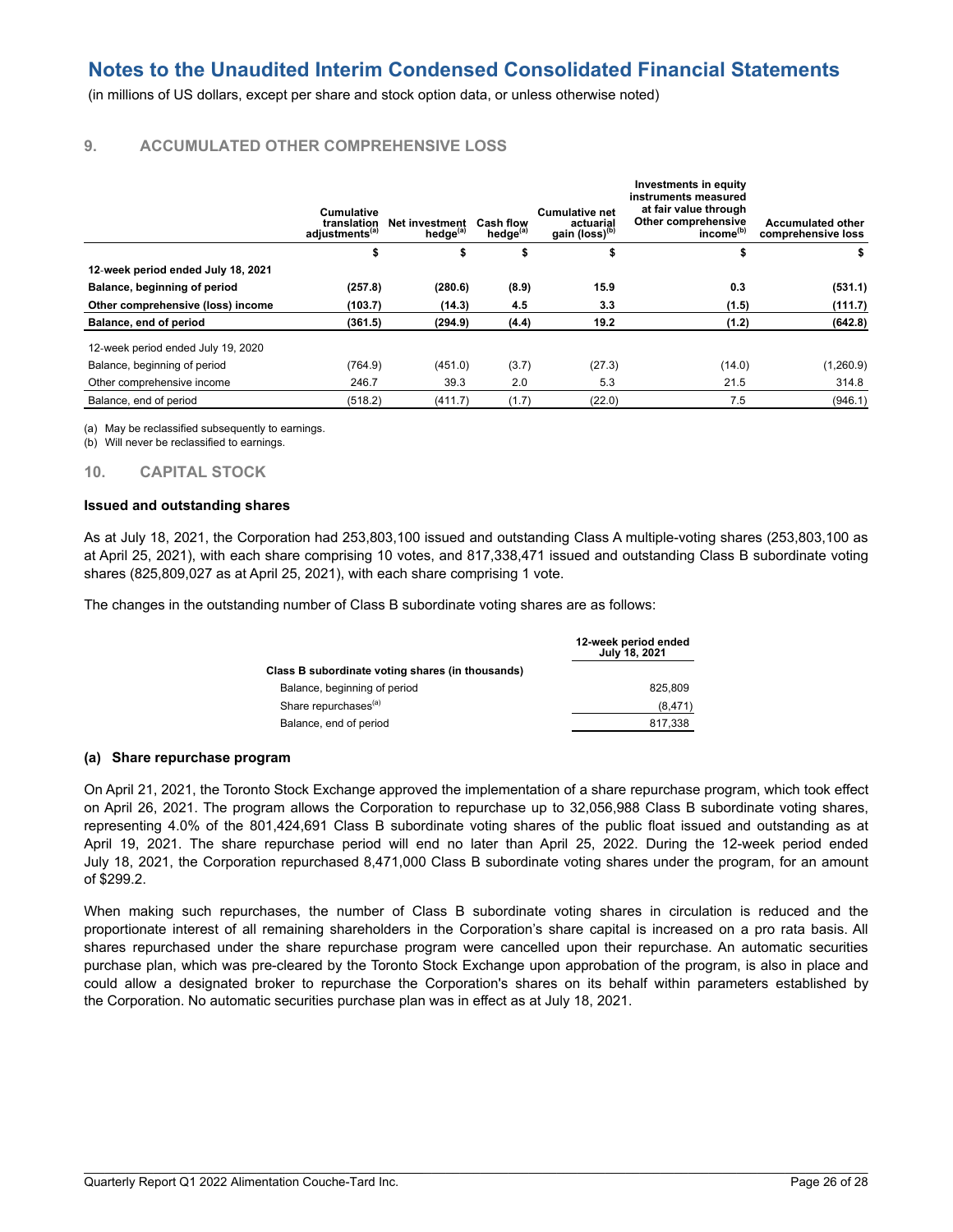(in millions of US dollars, except per share and stock option data, or unless otherwise noted)

#### **Stock options**

For the 12-week period ended July 18, 2021, no stock options were exercised (271,758 for the 12-week period ended July 19, 2020). For the 12-week period ended July 18, 2021, 284,898 stock options were granted (215,372 for the 12-week period ended July 19, 2020).

The description of the Corporation's stock-based compensation plan is included in Note 28 of the fiscal 2021 consolidated financial statements.

The fair value of stock options granted for the 12-week period ended July 18, 2021, was CA \$11.38 per option, which was estimated at the grant date using the Black-Scholes option pricing model on the basis of the following assumptions:

- Expected annual dividend of CA  $35.00¢$  per share;
- Expected volatility of 26%;
- Risk-free interest rate of 1.11%; and
- Expected life of 8 years.

#### **11. SEGMENTED INFORMATION**

The Corporation operates convenience stores in the United States, in Europe, in Asia and in Canada. It operates in one reportable segment, the sale of goods for immediate consumption, road transportation fuel and other products mainly through company-operated and franchised stores. The Corporation operates its convenience store chain under various banners, including Circle K, Couche-Tard, Holiday, Ingo and Mac's. Revenues from external customers mainly fall into three categories: merchandise and service, road transportation fuel and other.

Information on the principal revenue categories as well as geographic information is as follows:

|                                                                                                                                   | 12-week period ended July 18, 2021 |                                                                                     |                                                         |          |          | 12-week period ended July 19, 2020<br>(adjusted, Note 1) |         |          |
|-----------------------------------------------------------------------------------------------------------------------------------|------------------------------------|-------------------------------------------------------------------------------------|---------------------------------------------------------|----------|----------|----------------------------------------------------------|---------|----------|
|                                                                                                                                   | United<br><b>States</b>            | <b>Europe and</b><br>United<br>other<br>Total<br>Canada<br><b>States</b><br>regions | Europe and<br>other<br>regions <sup>(c)</sup><br>Canada | Total    |          |                                                          |         |          |
|                                                                                                                                   | \$                                 | \$                                                                                  | \$                                                      | \$       | \$       | \$                                                       | \$      | \$       |
| External customer revenues <sup>(a)</sup>                                                                                         |                                    |                                                                                     |                                                         |          |          |                                                          |         |          |
| Merchandise and service                                                                                                           | 2,829.4                            | 561.4                                                                               | 677.2                                                   | 4,068.0  | 2,851.4  | 343.2                                                    | 663.2   | 3,857.8  |
| Road transportation fuel                                                                                                          | 6,463.7                            | 1,793.6                                                                             | 1,137.9                                                 | 9,395.2  | 3,906.0  | 1,182.4                                                  | 677.0   | 5,765.4  |
| Other                                                                                                                             | 10.8                               | 100.0                                                                               | 4.9                                                     | 115.7    | 7.5      | 75.2                                                     | 3.9     | 86.6     |
|                                                                                                                                   | 9,303.9                            | 2.455.0                                                                             | 1,820.0                                                 | 13,578.9 | 6,764.9  | 1,600.8                                                  | 1,344.1 | 9,709.8  |
| <b>External customer revenues less</b><br>Cost of sales, excluding<br>depreciation, amortization and<br>impairment <sup>(d)</sup> |                                    |                                                                                     |                                                         |          |          |                                                          |         |          |
| Merchandise and service                                                                                                           | 967.7                              | 215.4                                                                               | 219.0                                                   | 1,402.1  | 976.8    | 139.2                                                    | 206.3   | 1,322.3  |
| Road transportation fuel                                                                                                          | 804.8                              | 246.7                                                                               | 108.0                                                   | 1,159.5  | 805.8    | 236.5                                                    | 81.7    | 1,124.0  |
| Other                                                                                                                             | 10.8                               | 22.7                                                                                | 4.9                                                     | 38.4     | 7.5      | 30.9                                                     | 3.9     | 42.3     |
|                                                                                                                                   | 1,783.3                            | 484.8                                                                               | 331.9                                                   | 2,600.0  | 1,790.1  | 406.6                                                    | 291.9   | 2,488.6  |
| Total long-term assets <sup>(b)</sup>                                                                                             | 13,412.2                           | 4,487.3                                                                             | 2,895.9                                                 | 20,795.4 | 13,056.7 | 3,844.2                                                  | 2,475.5 | 19,376.4 |

(a) Geographic areas are determined according to where the Corporation generates operating income (where the sale takes place) and according to the location of the long-term assets.

(b) Excluding financial instruments, deferred tax assets and post-employment benefit assets. As at July 19, 2020, the comparative figures have been adjusted to better reflect the exclusion of financial instruments by geography.

(c) Europe and other regions include the results from operations in Asia starting December 21, 2020.

(d) Following the change in classification described in Note 1, Merchandise and service was adjusted from \$988.3 to \$976.8 for the United States, from \$210.5 to \$206.3 for Canada and Road transportation fuel was adjusted from \$812.5 to \$805.8 for the United States.

 $\mathcal{L}_\mathcal{L} = \mathcal{L}_\mathcal{L} = \mathcal{L}_\mathcal{L} = \mathcal{L}_\mathcal{L} = \mathcal{L}_\mathcal{L} = \mathcal{L}_\mathcal{L} = \mathcal{L}_\mathcal{L} = \mathcal{L}_\mathcal{L} = \mathcal{L}_\mathcal{L} = \mathcal{L}_\mathcal{L} = \mathcal{L}_\mathcal{L} = \mathcal{L}_\mathcal{L} = \mathcal{L}_\mathcal{L} = \mathcal{L}_\mathcal{L} = \mathcal{L}_\mathcal{L} = \mathcal{L}_\mathcal{L} = \mathcal{L}_\mathcal{L}$